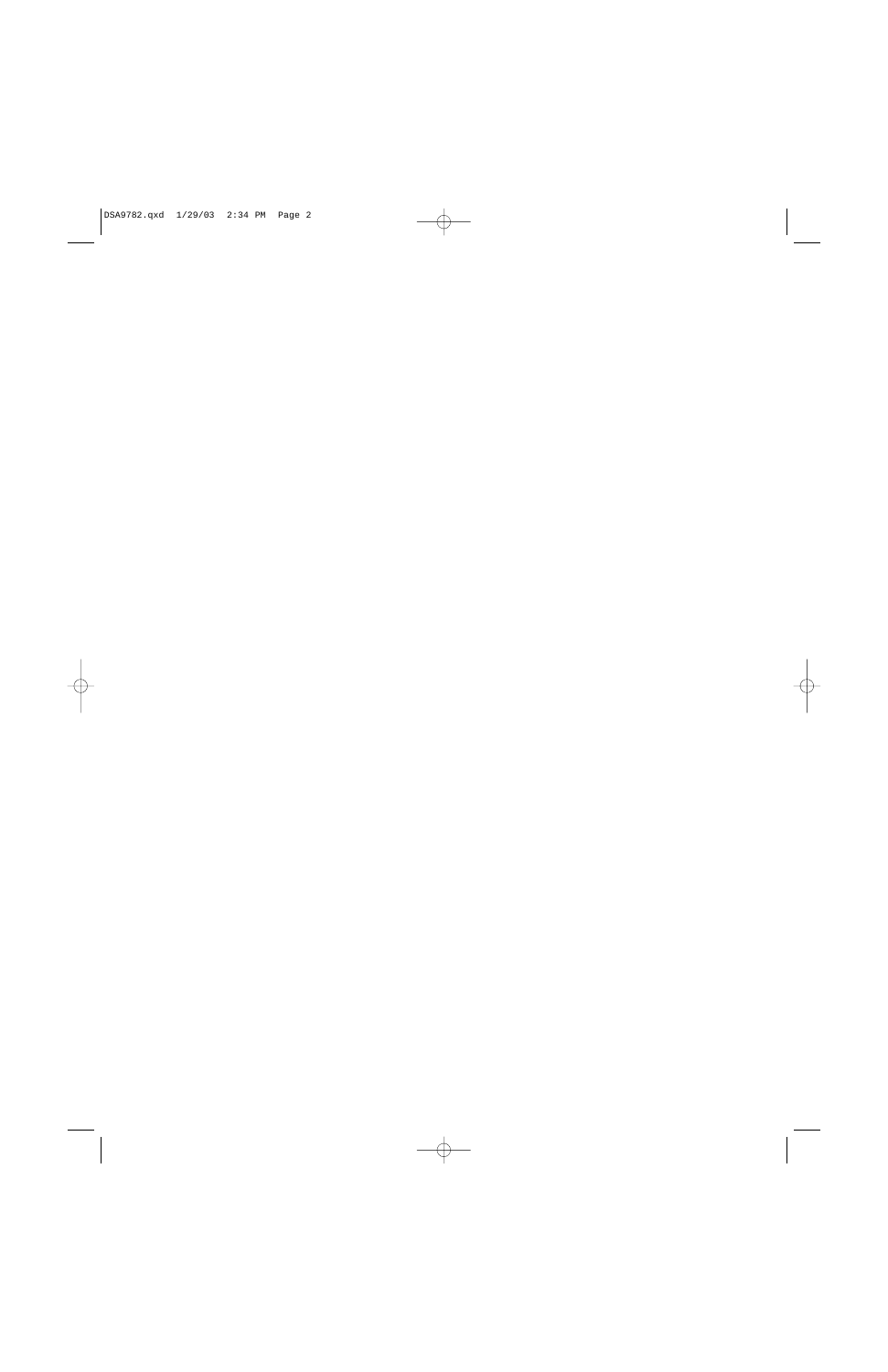# **Contents**

|                                        | <b>PAGE</b>    |
|----------------------------------------|----------------|
| Introduction                           | 2              |
| <b>Product Characteristics</b>         | 3              |
| Occupational Health                    | 3              |
| Reactivity                             | $\overline{3}$ |
| Oxidation                              | 4              |
| <b>Liquid Thermal Stability</b>        | 4              |
| <b>Materials of Construction</b>       | 5              |
| <b>Pure Ethanolamines</b>              | 5              |
| Aqueous Ethanolamines                  | 6              |
| <b>Gaskets and Elastomers</b>          | 7              |
| <b>Transfer Hose</b>                   | 8              |
| Preparation for Service                | 9              |
| <b>Thermal Insulation Materials</b>    | 10             |
| <b>Typical Storage System</b>          | 11             |
| Tank and Line Heating                  | 11             |
| Drum Thawing                           | 11             |
| <b>Special Considerations</b>          | 14             |
| Vent Freezing                          | 14             |
| Color Buildup in Traced Pipelines      | 14             |
| <b>Thermal Relief for Traced Lines</b> | 14             |
| Product Unloading                      | 15             |
| <b>Unloading System</b>                | 15             |
| <b>Shipping Vessel Descriptions</b>    | 16             |
| <b>General Unloading Procedure</b>     | 17             |
| <b>Product Handling</b>                | 18             |
| Personal Protective Equipment          | 18             |
| Firefighting                           | 18             |
| <b>Equipment Cleanup</b>               | 18             |
| <b>Product Shipment</b>                | 19             |
| <b>Environmental Considerations</b>    | 19             |
| <b>Product Safety</b>                  | 20             |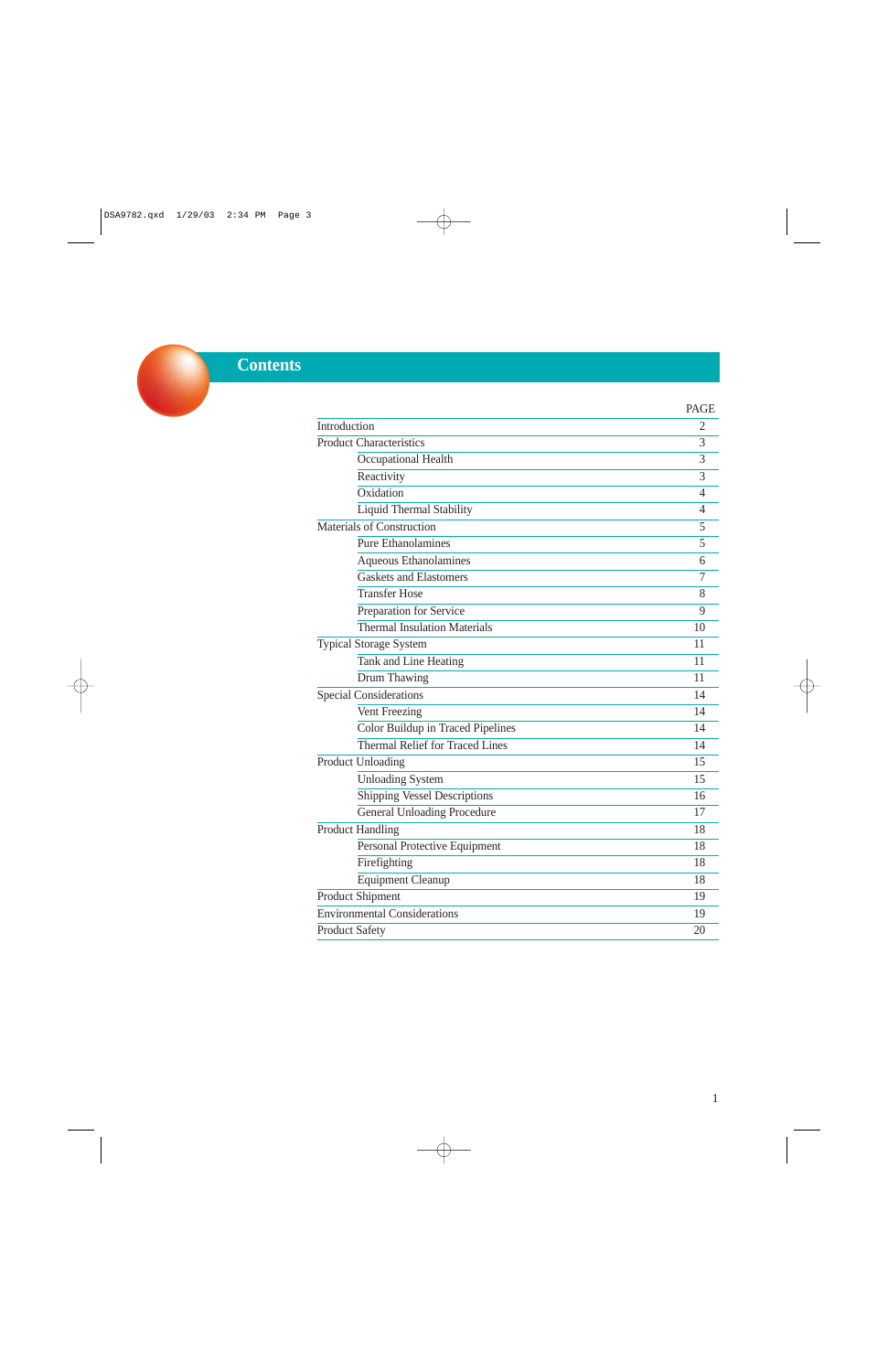# **Ethanolamines Storage and Handling**

The Dow Chemical Company manufactures high-quality ethanolamines for a wide variety of end uses. Proper storage and handling will help maintain the high quality of these products as they are delivered to you. This will enhance your ability to use these products safely in your processes and maximize performance in your finished products.

Ethanolamines have unique reactivity and solvent properties which make them useful as intermediates for a wide variety of applications. As a group, they are viscous, water-soluble liquids. In their pure, as-delivered state, these materials are chemically stable and are not corrosive to the proper containers. Ethanolamines can freeze at ambient temperatures. Low Freeze Grade products, blends of ethanolamines and water, are offered to avoid high viscosity and product freezing concerns. Other water blends are also marketed to meet specific customer needs.

Ethanolamines require care in handling. Skin or eye contact can result in chemical burns. Breathing vapors can result in irritation to the nose or throat. Ethanolamine product handling is complicated by their tendency to react with many other chemicals. They will react with carbon dioxide in the air. Ethanolamines are corrosive to certain metals and elastomers.

This booklet is intended to provide you with the data needed to establish safe storage and handling systems, while maintaining product quality. You should refer to Dow's Material Safety Data Sheets for more specific health and safety information concerning the ethanolamine products of interest. Material Safety Data Sheets are updated as new information becomes available. Physical property data and typical applications are contained in the Ethanolamines product booklet. Contact your Dow sales or customer service representative for these publications.

| Throughout this document, the following aboreviations are used: |                  |                                                                                                             |  |  |
|-----------------------------------------------------------------|------------------|-------------------------------------------------------------------------------------------------------------|--|--|
| <b>MEA</b>                                                      | Monoethanolamine | $H2NCH2CH2OH$                                                                                               |  |  |
| <b>DEA</b>                                                      | Diethanolamine   | HOCH <sub>2</sub> CH <sub>2</sub> NHCH <sub>2</sub> CH <sub>2</sub> OH                                      |  |  |
| <b>TEA</b>                                                      | Triethanolamine  | HOCH <sub>2</sub> CH <sub>2</sub> NCH <sub>2</sub> CH <sub>2</sub> OH<br>CH <sub>2</sub> CH <sub>2</sub> OH |  |  |

Throughout this document, the following abbreviations are used:

The MEA and DEA products offered are essentially pure. TEA is offered typically in two grades, TEA Commercial, which is nominally 85 percent by weight TEA and 15 percent by weight DEA, and TEA-99%, which is essentially pure TEA. Where "TEA" is used in this booklet, the requirements or recommendations apply to both TEA Commercial and TEA-99% service.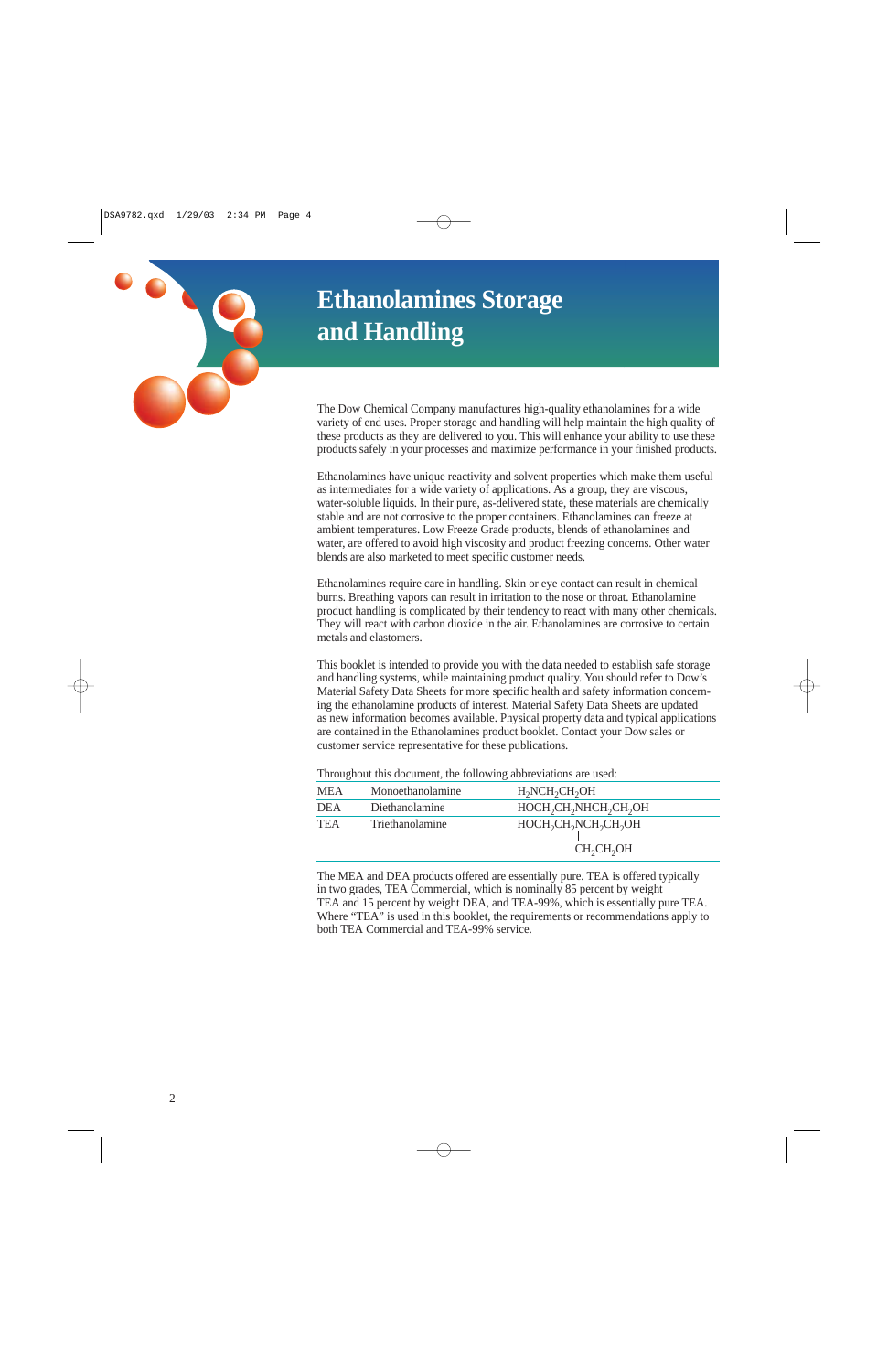# **Product Characteristics**

This section highlights some general concerns for the handling of ethanolamine products. Specific detailed safety information is contained in the Dow Material Safety Data Sheet provided for each product.

# **Occupational Health**

Monoethanolamine is the most strongly basic material in this family and also has the highest vapor pressure. Breathing vapors can be irritating to the respiratory tract. Eye or skin contact can result in serious chemical burns. DEA is not as serious a hazard as MEA, and TEA is even less so. Work practices should include adequate workplace ventilation to eliminate irritating vapors and proper protective equipment to prevent skin contact with these chemicals. Cover-all eye goggles should be worn whenever there is a chance material may be splashed into the eyes. Contaminated work clothes must not be taken home. If they are reusable, they should be laundered separately and stored in separate lockers from street clothing.

### **Reactivity**

Ethanolamines react exothermically with many other chemicals. Contact with acids, organic halides, and oxidizing agents can result in vigorous reactions. Dow recommends dedicated processing equipment for all ethanolamine operations. Ethanolamine storage tanks should be segregated from these highly reactive materials in separate dike enclosures. Opportunities for cross contamination, such as multiple product hose switching stations, should be avoided. The Material Safety Data Sheet for each product includes information on reactivity hazards.

Monoethanolamine in contact with iron can form an unstable crystalline complex called tris(ethanolamino)-iron. This complex may remain as an off-white paste or "sauce" when steel equipment containing MEA is drained and then allowed to dry. The compound can ignite when heated to 130 to 160°C in the presence of air. A fire is known to have occurred in a storage tank equipped with a carbon steel heating coil using 150 psig steam when the liquid level was dropped below the coil. This complex reverts to MEA and hydrated iron species upon contact with large quantities of water.

Any steel or iron equipment in MEA service may form this complex. Dow recommends the use of stainless steel for any hot surfaces in contact with MEA, such as internal tank heating coils. Heat tracing should not be used on steel pipelines or for steel equipment in MEA service. Steel equipment should be thoroughly water-washed when it is drained or removed from MEA service. Nitrogen blankets on storage tanks will not prevent the exothermic breakdown of the complex, but may prevent any subsequent fire initiated by this ignition source.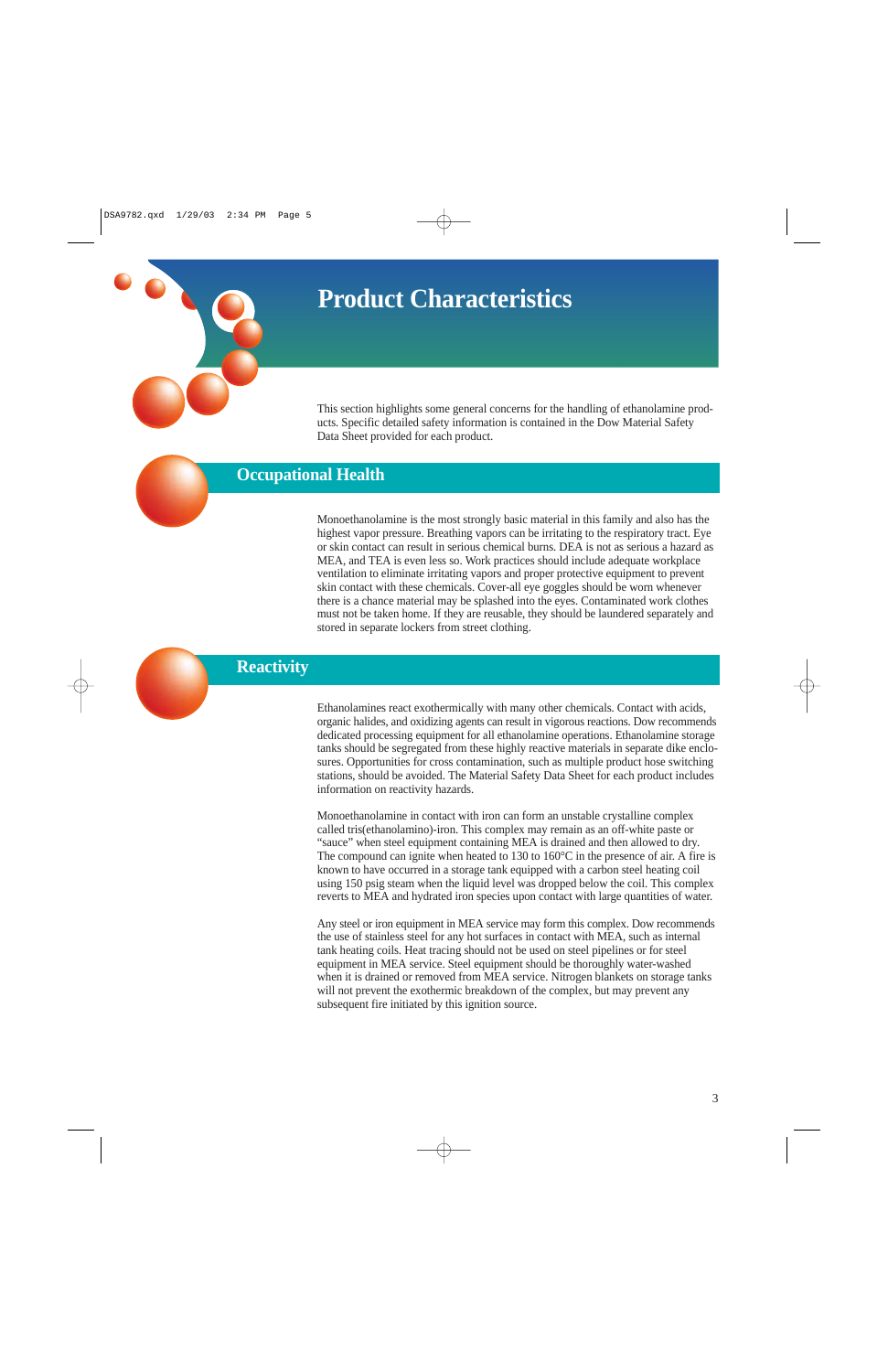Contact between ethanolamines and nitrosating agents (e.g., sodium nitrite) must be avoided. This contact may form nitrosamines, which are suspected cancer-causing chemicals.

Ethanolamines do not polymerize under normal conditions. Atmospheric carbon dioxide can react with ethanolamines to form carbamic acid salts and/or amine carbonates. The resulting carbamates may affect the product quality and performance. The best prevention is to provide a nitrogen blanket or other inert atmosphere for storage tanks.

## **Oxidation**

Ethanolamines in the liquid phase will react slowly with atmospheric oxygen at ambient temperatures. This may result in discoloration of the product. The rate of color formation increases at higher temperatures. An inert atmosphere will inhibit product degradation.

Like many combustible liquids, self-heating of ethanolamines may occur by slow oxidation in absorbent or high-surface-area media, e.g., dumped filter cake, equipment insulation, spill absorbents, and metal wire mesh (such as that used in vapor-misteliminator elements). In some cases, this may lead to spontaneous combustion and either smoldering or a flame may be observed. Materials contaminated with ethanolamines should be washed or thoroughly wetted with water and then disposed of in closed, water-saturated containers, consistent with local and Federal regulations.



## **Liquid Thermal Stability**

As commercially pure materials, ethanolamines exhibit good temperature stability. Above 200°C, some product breakdown may be observed. Laboratory measurements in an accelerating rate calorimeter show that ethanolamines undergo a self-sustaining exothermic reaction at temperatures as low as 260°C. Allowing the product to exceed the self-sustaining reaction temperature can cause rapidly accelerating thermal decomposition. Processes should be designed to operate well below this threshold, even during upset or abnormal conditions.

Contaminants can lower the onset temperature of decomposition. For example, the presence of caustic, alkali metals, or minerals acids will substantially reduce these temperatures. Other contaminants may have similar effects on ethanolamines. Testing for thermal stability is suggested whenever ethanolamines are mixed with other materials.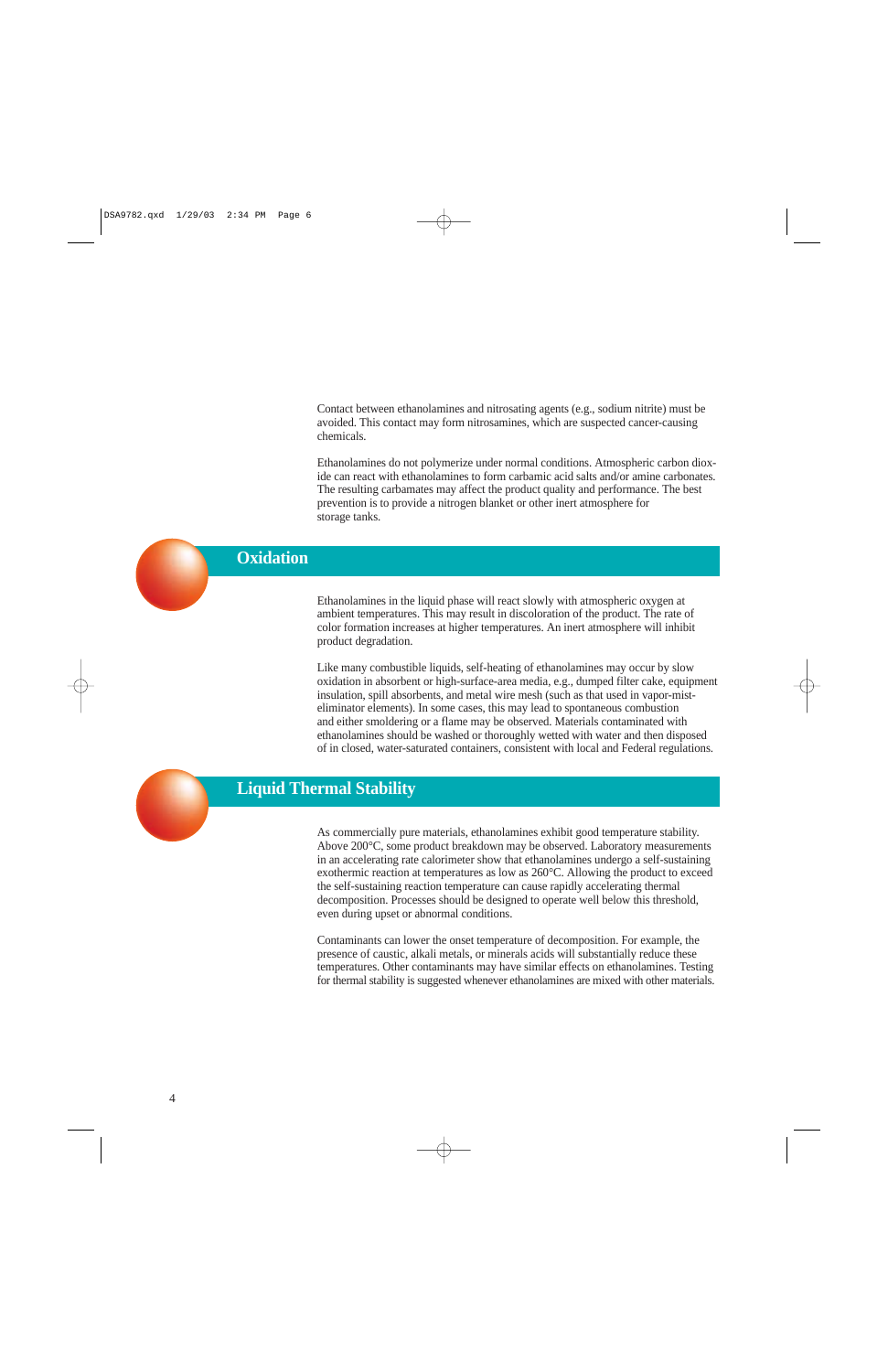# **Materials of Construction**



Proper selection of materials of construction for ethanolamine service is essential to assure the integrity of the system and to maintain the product quality. Both aspects must be taken into account when selecting the most economical materials of construction.

Table 1 summarizes the results of our experience and laboratory tests for materials in ethanolamine service. Galvanized steel, copper, and copper-bearing alloys are unacceptable for any ethanolamine contact because they will react with the product. Special care should be taken when selecting such items as pumps and valves to assure that no copper alloys (e.g., brass and bronze) are used in bearings or other internal components that may come into contact with the product.



Carbon steel should be considered for ethanolamine service only when some degree of iron contamination and discoloration of the product may be tolerated in the final use by the customer. At storage temperatures, corrosion is very low (less than 0.001 in/yr), but the product will discolor. Due to the possibility of the formation of the tris(ethanolamino)-iron complex, internal heating coils in carbon steel tanks in MEA service must be made of 300 Series stainless steel. For the same reason, do not use external heating coils on steel tanks or pipelines containing MEA.

DEA, TEA Commercial, and TEA-99% can be stored in lined steel tanks without noticeable product quality impact. MEA will aggressively attack most common coatings and liners. Plasite™ 3070, a high-temperature (230°C) baked lining, is very good in ethanolamine service, other than for MEA. This coating is limited to shop-fabricated tanks because of the high curing temperature required. For larger tanks, Plasite 9570, a low-bake (95 to 105°C) lining, will give good service. Force-cured (60°C), air-dried epoxy/phenolics, such as Plasite 7122, are slightly less resistant to attack, but are also normally acceptable for DEA, TEA Commercial, and TEA-99% service. Plasite linings are available from Plasite, a division of StonCor, 1 Park Avenue, Maple Shade, NJ, 08052; phone 856.779.7500. 300 Series stainless steel should be specified for internal tank heating coils in lined tanks. External heating coils should not be used on lined tanks since they may cause blistering and degradation of the lining.

Either 300 Series stainless steel or aluminum is normally used for MEA service. These materials are also suitable for DEA or TEA, but lined steel is usually more cost effective. Aluminum requires some care in ethanolamine service. The presence of water in DEA and TEA above 2.5 weight percent or skin temperatures above 100°C in MEA service can cause severe pitting corrosion. Dow has successfully used aluminum in pure MEA service for large field storage tanks which are maintained at less than 45°C. Internal heating coils must not be aluminum, but may be 300 Series stainless steel. Do not use external coils for heating aluminum MEA tanks because high skin temperatures will result in accelerated corrosion.

High product velocity in carbon steel transfer lines or agitated equipment will increase the corrosion rate due to the erosion of the corrosion-inhibiting, passive film. The impact on product color will be much more severe than in storage tanks. 300 Series stainless steel should be used for transfer lines.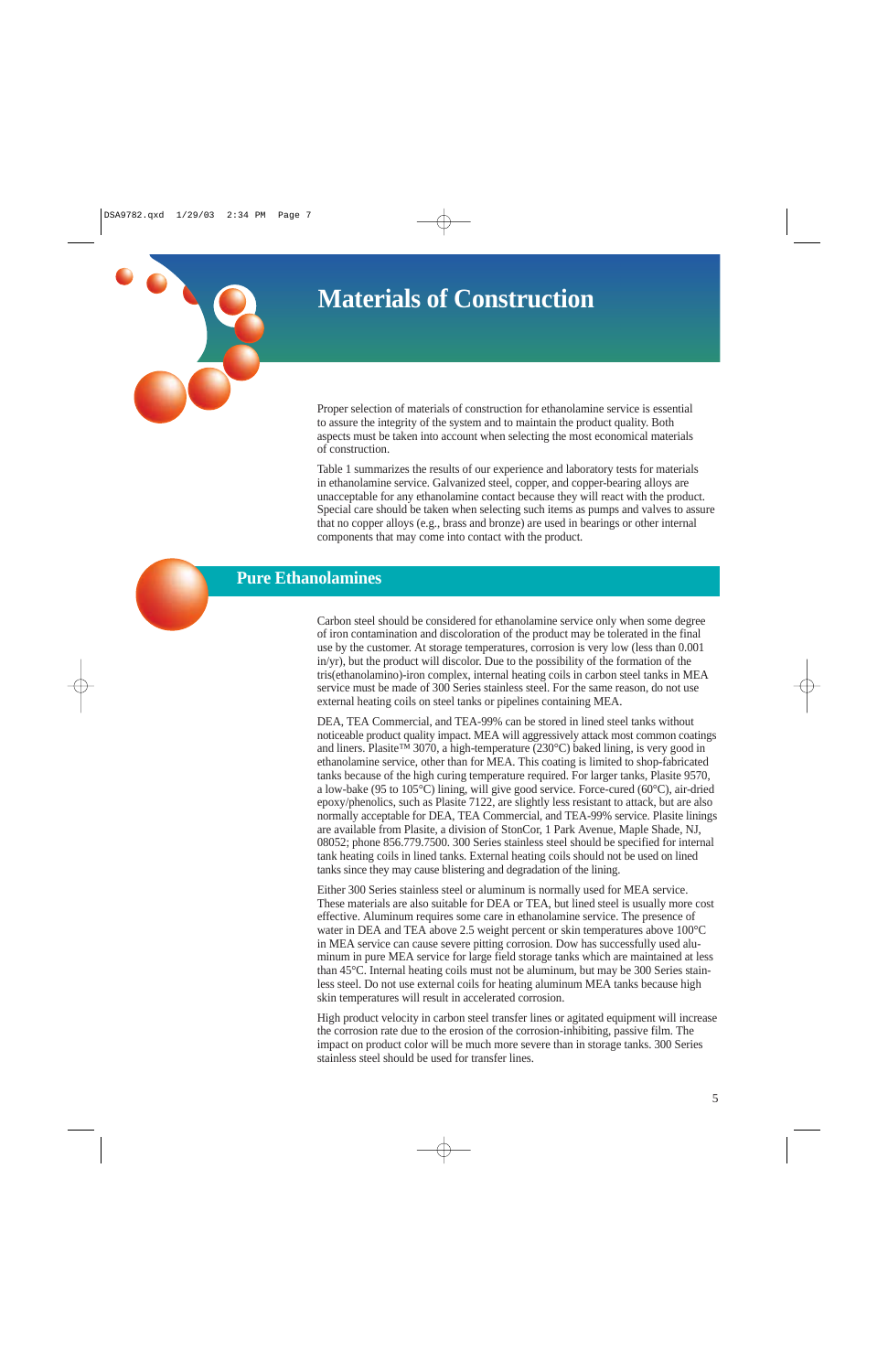# **Table 1 • Materials of Construction for Ethanolamines**

| <b>Storage</b><br>Temp.,<br>$\rm ^{\circ}C$ | Carbon<br><b>Steel</b> | <b>300 Series</b><br><b>Stainless</b><br><b>Steel</b> |
|---------------------------------------------|------------------------|-------------------------------------------------------|
|                                             |                        |                                                       |
| 35                                          | (1)                    | OK                                                    |
| 50                                          | (1)                    | OK.                                                   |
| 40                                          | (1)                    | OK                                                    |
| 40                                          | (1)                    | <b>OK</b>                                             |
|                                             |                        |                                                       |
| Ambient                                     | N <sub>0</sub>         | <b>OK</b>                                             |
| Ambient                                     | N <sub>0</sub>         | OK.                                                   |
| Ambient                                     | No                     | OK.                                                   |
| Ambient                                     | N <sub>0</sub>         | <b>OK</b>                                             |
|                                             |                        |                                                       |

BASIS: Based on Dow's experience and laboratory tests, these materials have shown compatibility(or incompatibility), as noted in the table, for the temperature specified. All tanks have nitrogen blankets.

NOTE: Galvanized steel, copper and copper alloys are not suitable for any ethanolamine service.

(1) Carbon steel storage tanks will not suffer excessive corrosion (less than 0.001 in/yr) in dry product service, but will discolor the product and cause a high iron content. 300 Series stainless steels are recommended for tanks. Use 300 Series stainless steel for internal tank heating coils, transfer lines, and other equipment in this service. Do not use external heating coils. Steel or iron in MEA service may result in the formation of unstable tris(ethanolamino)-iron complex; see page 3.

(2) Okay for storage tanks. Use 300 Series stainless steel for internal tank heating coils; do not use external tank heating coils. Use 300 Series stainless steel for transfer lines and other equipment in this service.

(3) Water contamination of the product (over 2.5 wt %) will greatly accelerate corrosion of aluminum. Aluminum is Okay for tanks only when the product remains dry. Use 300 Series stainless steel for internal heating coils; do not use external tank heating coils. Use 300 Series stainless steel for transfer lines and other equipment.

(4) Okay for storage. Use 300 Series stainless steel for transfer lines and other equipment.

Aluminum is usually not acceptable for pure ethanolamine piping because the higher pipe wall temperature from the heat tracing results in rapid erosion of the passive film, causing potentially severe corrosion.

Nonmetallic equipment is sometimes used for ethanolamine service. Ethanolamines may be safely stored in polyethylene and polypropylene containers at ambient temperatures. Glass-reinforced polyester may be attacked chemically. Ethanolamines are not known to attack chemically-resistant, glass-lined vessels.

# **Aqueous Ethanolamines**

Ethanolamines are offered as aqueous solutions in order to depress the freezing point or viscosity for easier handling. Table 1 summarizes the results of our experience and laboratory tests for materials in aqueous ethanolamine service. Customers report that unlined carbon steel tanks are frequently used for aqueous ethanolamine service. Increases in product color or iron counts due to steel contact may occur on prolonged storage especially for some MEA solutions stored at or above ambient temperatures. Phenolic-lined steel for DEA or TEA aqueous products or 300 Series stainless steel for any of the aqueous products are the materials of choice for storage tanks; 316 stainless steel should be specified for transfer lines. Aluminum is not recommended for storage of aqueous solutions of ethanolamines.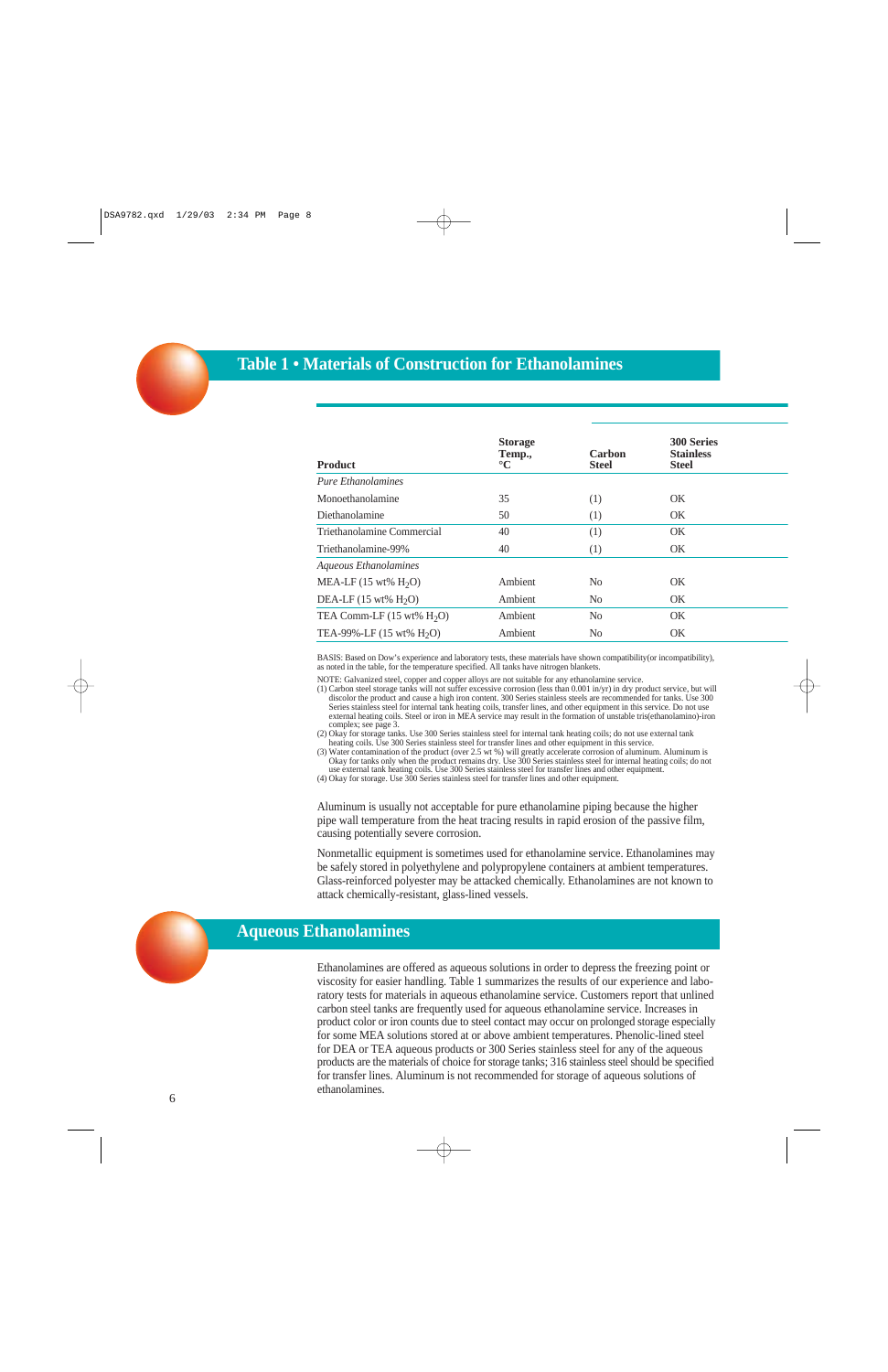|                                                                                                                                                    | <b>Materials of Construction</b> |                         |               |            |                |
|----------------------------------------------------------------------------------------------------------------------------------------------------|----------------------------------|-------------------------|---------------|------------|----------------|
| <b>Baked</b><br>Low Temp.<br>3000, 5000,<br><b>Phenolic</b><br><b>Epoxy</b> or<br>6000 Series<br>Epoxy/Phenolic<br><b>Lined</b><br>Polyethylene or |                                  | <b>Gasket Materials</b> |               |            |                |
| <b>Aluminum</b>                                                                                                                                    | <b>Steel</b>                     | <b>Lined Steel</b>      | Polypropylene | <b>TFE</b> | <b>GRAFOIL</b> |
|                                                                                                                                                    |                                  |                         |               |            |                |
| (2)                                                                                                                                                | No                               | N <sub>o</sub>          | <b>OK</b>     | OK         | OK             |
| (3)                                                                                                                                                | (2)                              | (2)                     | OK.           | OK.        | OK             |
| (3)                                                                                                                                                | (2)                              | (2)                     | <b>OK</b>     | OK         | OK             |
| (3)                                                                                                                                                | (2)                              | (2)                     | OK.           | OK.        | OK             |
|                                                                                                                                                    |                                  |                         |               |            |                |
| N <sub>0</sub>                                                                                                                                     | No                               | No                      | <b>OK</b>     | OK         | OK             |
| N <sub>o</sub>                                                                                                                                     | (4)                              | (4)                     | OK.           | OK.        | OK             |
| N <sub>0</sub>                                                                                                                                     | (4)                              | (4)                     | OK            | OK         | OK             |
| N <sub>0</sub>                                                                                                                                     | (4)                              | (4)                     | <b>OK</b>     | <b>OK</b>  | OK             |

## **Gaskets and Elastomers**

The recommended gaskets for ethanolamines service are:

- GRAFOIL™ Flexible Graphite GHR
- Spiralwound 316 Stainless Steel/GRAFOIL Flexible Graphite GTB
- Spiralwound 316 Stainless Steel/TFE
- Garlock Gylon Style 3500 (Fawn-Colored)
- TFE molded around perforated 316 Stainless Steel disc (i.e., Duriron Task-Line or Chemplast Sir)
- 316L Stainless Steel corrugated metal gasket (Lamons 340 or 360; or Parker Seal Style 900 or 929) with GRAFOIL Flexible Graphite GTH tape

Compressed asbestos was often used in the past for gaskets on pipe and equipment flanges. However, because of current health concerns, compressed asbestos should not be used. Laboratory evaluations indicate that non-asbestos compressed aramid fiber gaskets have similar chemical resistance and sealing properties to compressed asbestos at near-ambient temperatures. However, this material, and most other nonasbestos compressed fiber gasket materials, suffer severe loss in properties above 65°C. Consequently, their use for conditions outside typical ethanolamines storage and handling systems is limited. TFE tape should be used on threaded connections.

Dow's experience and laboratory tests for elastomers in ethanolamine service are shown in Table 2. As noted, these data are based on liquid immersion tests at 45°C for 90 days. Higher temperatures may substantially reduce elastomer resistance to the ethanolamine. TFE or GRAFOIL Flexible Graphite are usually acceptable alternatives to elastomers since they are resistant to ethanolamines. However, these materials are not true elastomers and will not always prove suitable as replacement materials.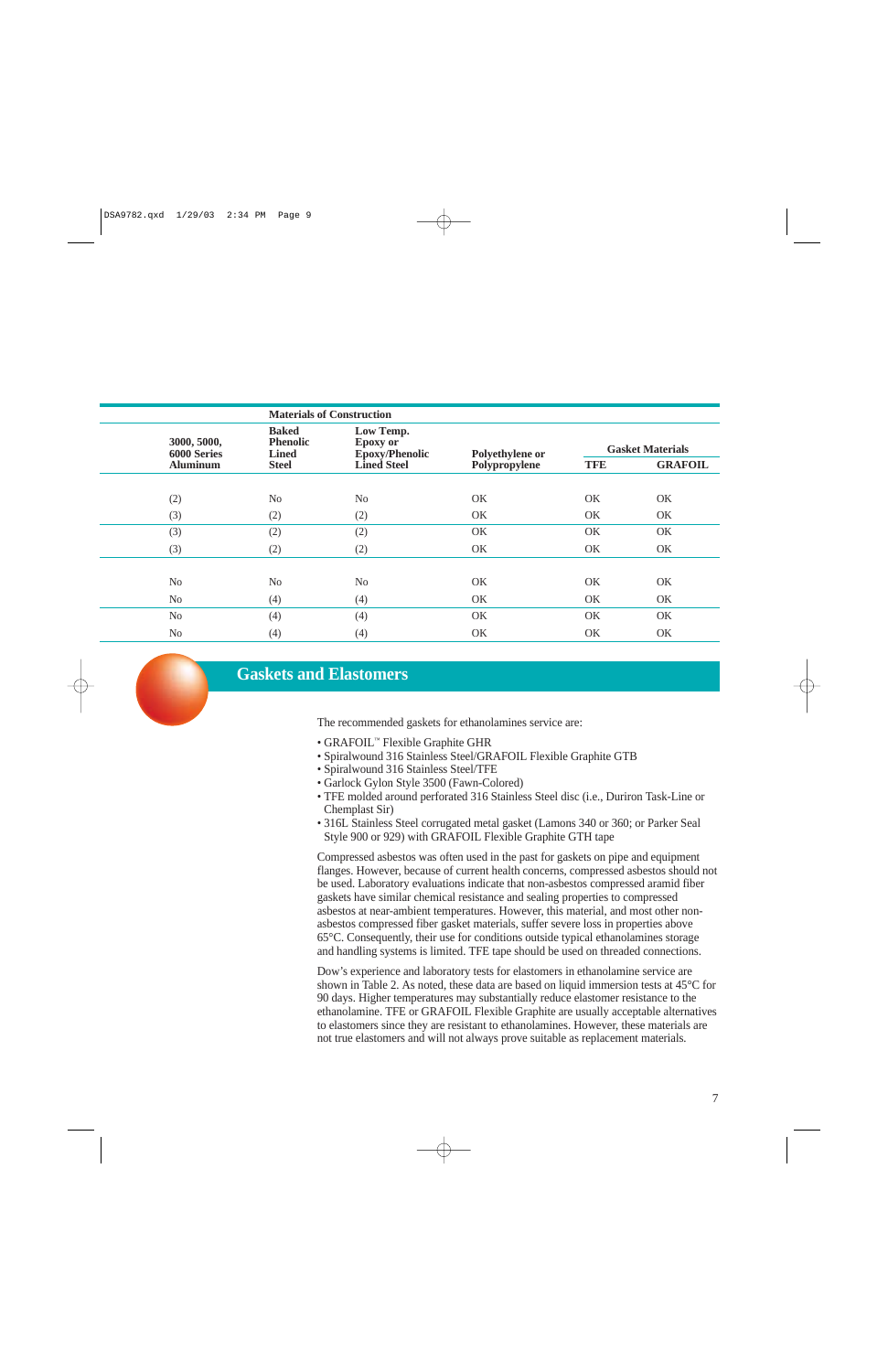# **Table 2 • Elastomers for Ethanolamine Service**

| <b>Product</b>                      | Non-<br><b>Specified</b><br><b>EPDM</b> | <b>Parker</b><br>$E-740$<br><b>EPDM</b> | "Viton" A      |  |
|-------------------------------------|-----------------------------------------|-----------------------------------------|----------------|--|
| <b>Pure Ethanolamines</b>           |                                         |                                         |                |  |
| <b>MEA</b>                          | Yes                                     | Marginal                                | N <sub>0</sub> |  |
| <b>DEA</b>                          | N <sub>0</sub>                          | <b>Yes</b>                              | N <sub>0</sub> |  |
| <b>TEA Commercial</b>               | N <sub>0</sub>                          | <b>Yes</b>                              | N <sub>0</sub> |  |
| <b>TEA-99%</b>                      | N <sub>0</sub>                          | <b>Yes</b>                              | N <sub>0</sub> |  |
| Aqueous Ethanolamines               |                                         |                                         |                |  |
| MEA-LF $(15 Wt\% H_2O)$             | Yes                                     | <b>Yes</b>                              | N <sub>0</sub> |  |
| DEA-LF $(15 Wt\% H2O)$              | Yes                                     | <b>Yes</b>                              | N <sub>0</sub> |  |
| TEA Comm-LF $(15 Wt\% H2O)$         | Yes                                     | <b>Yes</b>                              | N <sub>0</sub> |  |
| TEA-99%-LF $(15 \text{ Wt\% H}_2O)$ | Marginal                                | <b>Yes</b>                              | N <sub>0</sub> |  |
|                                     |                                         |                                         |                |  |

NOTES: Evaluations are based on Dow's experience and 90-day laboratory tests at 45°C.

"Yes" denotes the elastomer was compatible with the product for long-term storage at the temperature specified in Table 1.

"Marginal" means some incompatibility and loss of properties would be expected in

long-term service, depending on the specific exposure conditions, but the elastomer may

possibly be acceptable for short-term contact.

"No" means the material is unsuitable for that product service.

# **Transfer Hose**

Product transfer hoses for ethanolamines are usually made from stainless steel, polyethylene, polypropylene, or TFE inner liners with stainless steel braid reinforcement or a heavy, reinforced elastomer jacket. Be sure the operating temperature limits are not exceeded when using a hose with nonmetallic liners or jackets for handling product above ambient temperatures. Liner leaks can lead to rapid deterioration of non-ethanolamine-resistant elastomers and result in hose failure under pressure.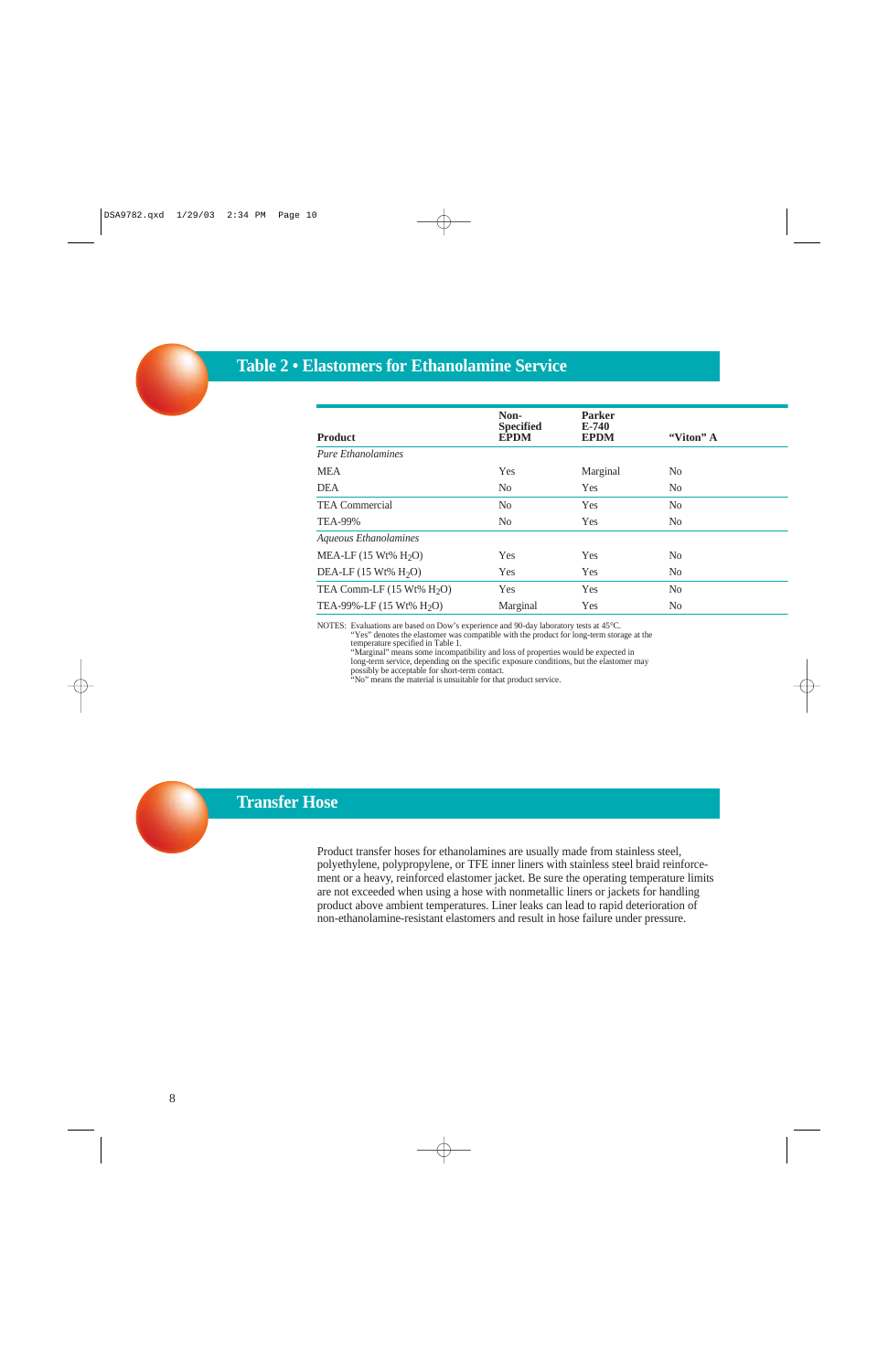| "Kalrez"<br>4079 | <b>Buna S</b>  | <b>Butyl</b><br><b>Rubber</b> | <b>Buna N</b>  | <b>Silicone</b><br><b>Rubber</b> | Gum<br><b>Rubber</b> | <b>Neoprene</b> |
|------------------|----------------|-------------------------------|----------------|----------------------------------|----------------------|-----------------|
|                  |                |                               |                |                                  |                      |                 |
| No               | Yes            | Marginal                      | Marginal       | N <sub>0</sub>                   | No                   | Marginal        |
| Yes              | Marginal       | Yes                           | Yes            | N <sub>0</sub>                   | Marginal             | Marginal        |
| Yes              | Marginal       | Yes                           | Yes            | Marginal                         | Yes                  | Marginal        |
| Yes              | N <sub>0</sub> | Yes                           | Yes            | Yes                              | Yes                  | No              |
|                  |                |                               |                |                                  |                      |                 |
| N <sub>o</sub>   | Marginal       | Marginal                      | Marginal       | N <sub>0</sub>                   | N <sub>o</sub>       | Yes             |
| Yes              | Marginal       | Marginal                      | N <sub>0</sub> | N <sub>0</sub>                   | N <sub>o</sub>       | Yes             |
| Yes              | Yes            | Marginal                      | N <sub>0</sub> | No                               | No                   | Yes             |
| Yes              | Yes            | Marginal                      | N <sub>0</sub> | N <sub>0</sub>                   | Marginal             | Marginal        |



# **Preparation for Service**

Stainless steel, aluminum, and lined-steel equipment should be washed and dried prior to being placed in ethanolamine service. Care should be taken in washing to prevent introducing rust particles often suspended in plant water. Where plain carbon steel is used for pure ethanolamine service, loose scale and rust should be removed with a wire brush, followed by washing, drying, and inerting. Alternatively, rust and scale may be removed by chemical cleaning with a dilute solution of ammonia and citric acid. Thorough washing, drying, and inerting must follow immediately. Even with care, some product discoloration may occur in the initial product charges. Eventually, a passive film will be formed on the surface and subsequent product should not discolor. Each time carbon steel equipment is washed or exposed to air, product discoloration is likely.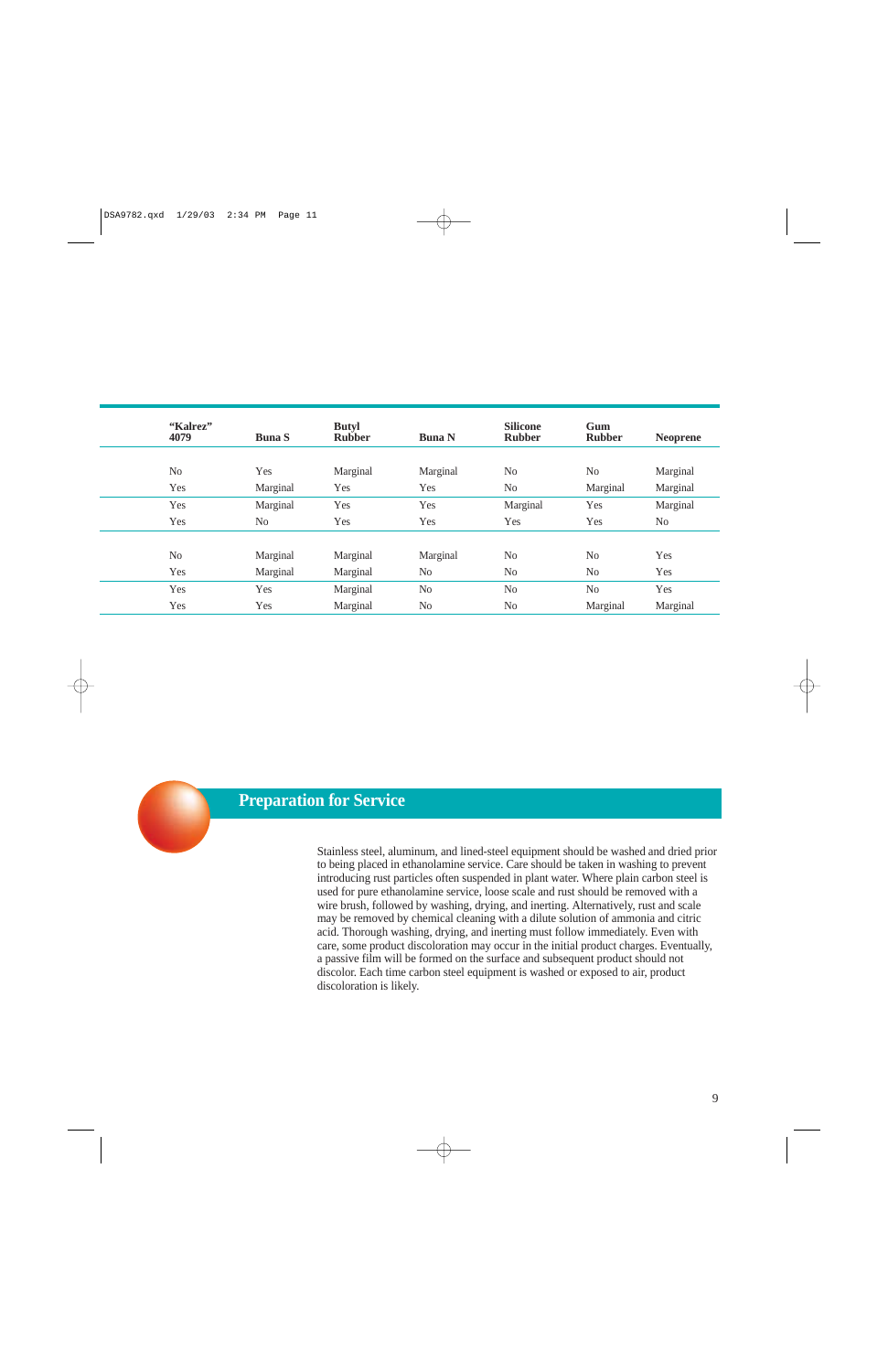# **Thermal Insulation Materials**

Most common thermal insulating materials used in industry are acceptable for ethanolamines service. However, porous insulation, such as calcium silicate, mineral wool, and expanded perlite, may introduce the hazard of spontaneous combustion if the insulation is saturated with ethanolamines from a leak or spill. Laboratory tests on ethanolamine-soaked, two-inch cubes of porous insulation indicate that ignition of MEA can occur at temperatures as low as 55°C. Ignition temperatures were higher for DEA (104°C) and TEA (122°C). Since ethanolamines are often handled at above ambient temperatures to prevent freezing or reduce product viscosity, the risk of a smoldering or flaming insulation fire may be present with these types of insulation. Normally, this type of combustion by itself results in only minor equipment damage, but it can be an ignition source if a nearby leak of flammable material should occur. To reduce the chances of an insulation fire, we recommend that you:

- Insist on good housekeeping. Do not spill product or allow thermal insulation to become contaminated with ethanolamines.
- Maintain the insulation weather barrier and weather seals to reduce the chance that spills may soak into the insulation and also to reduce the air that may contact saturated insulation.
- Minimize insulated flanges and other fittings that may be leak points for ethanolamines to saturate insulation.
- Train personnel to be aware of this hazard and to deal with insulation fires. If a fire does occur, saturate the insulation with water. Be aware that removing smoldering ethanolamine-saturated insulation will expose it to air, possibly causing a flare-up. Insulation should be thoroughly wetted with water prior to removal and then disposed of in a closed, water-saturated container, consistent with local and Federal regulations.

Closed cellular glass insulation is normally resistant to insulation fires since it is difficult for the product to saturate these materials and also difficult for air to get at the product. Cellular glass insulation (Pittsburgh-Corning Corporation's Foamglas, ASTM Specification C-552) is recommended as the best choice for ethanolamines service. Aluminum, stainless steel, or mastic weather barriers are commonly used. Cellular glass is resistant to external fires when used with a stainless steel jacket.

Expanded perlite (Howred Corporation's Goodtemp 1500, ASTM Specification C-610) provides good thermal insulating properties and good fire resistance. This material is also treated with a water repellent that seems to reduce the tendency of the insulation to soak up ethanolamines. Hence, the risk of an insulation fire is reduced, but not eliminated, since the long-term resistance of the water repellent to ethanolamines contact is not known. Mastic, aluminum, stainless steel, or polyvinyl chloride are common weather barriers.

Rigid polyurethane foam is sometimes used, especially on prefabricated insulated pipe. It must be limited to relatively low temperatures (120°C). Polyvinyl chloride or aluminum weather barriers are recommended. This material provides no fire protection.

Calcium silicate (several manufacturers, ASTM Specification C-533) and mineral wool (several manufacturers, ASTM Specifications C-592, C-547, or C-612) insulation with mastic, aluminum, stainless steel, or polyvinyl chloride weather barriers may be used in ethanolamine service. Although these materials are the most susceptible to the smoldering insulation fires previously described, both have excellent thermal insulation properties. Calcium silicate has excellent external fire exposure resistance. Mineral wool also has good fire resistance, especially in high-density applications.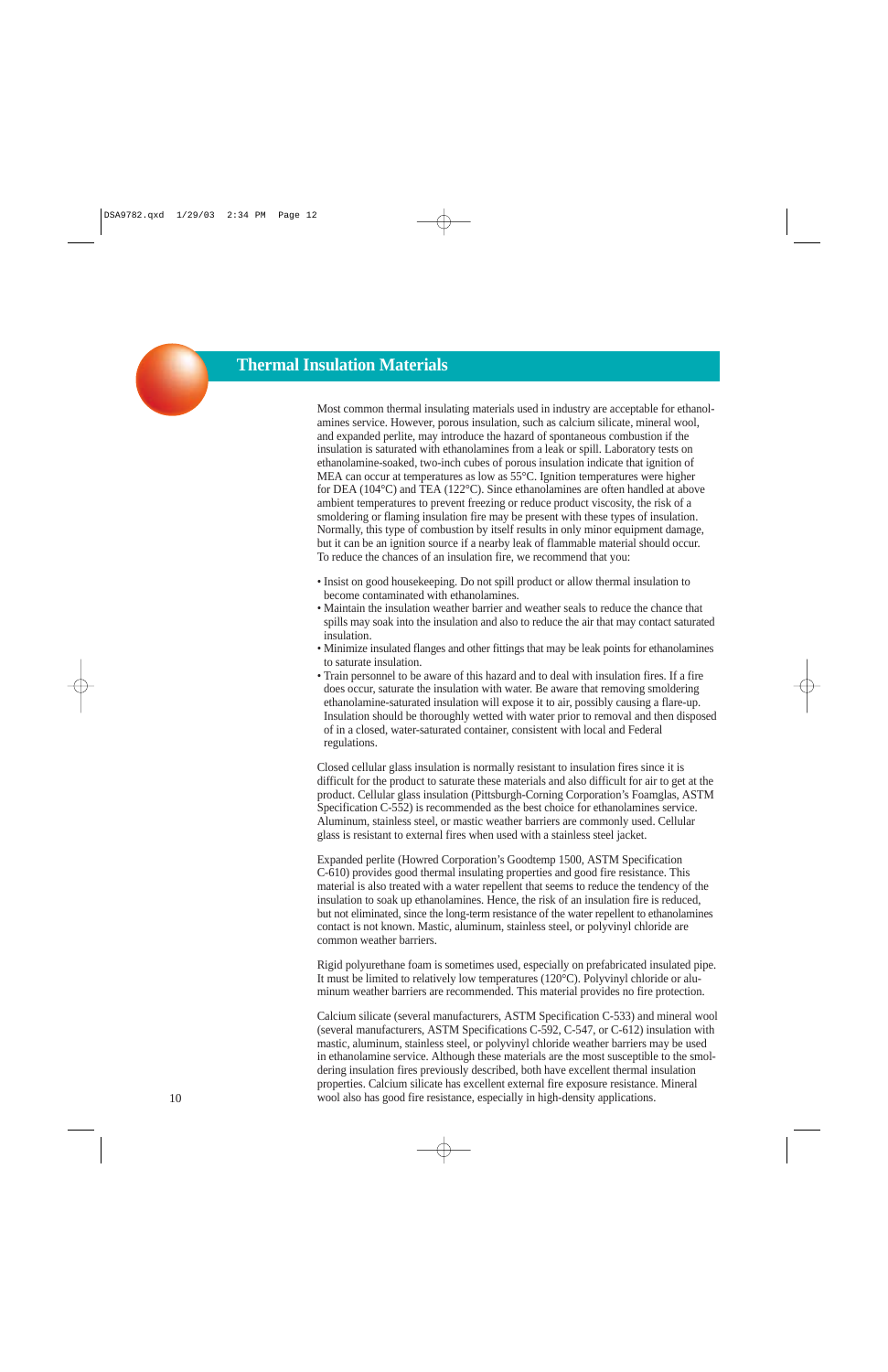# **Typical Storage and Piping System**

Figure 1 depicts a typical ethanolamine storage system. The selection of various components obviously depends on the needs of the user, but typical specifications are noted for the various components. Table 3 shows typical storage conditions and considerations for various ethanolamines.

# **Tank and Line Heating**

Table 3 also notes recommended storage temperatures. Ethanolamines are stored well above their freezing points to ease in-plant handling. The temperatures shown in Table 3, in conjunction with the Materials of Construction in Table 1 (page 6), will result in no significant deterioration of product quality for at least 90 days of storage. The selection of equipment suggested in Figure 1 assumes these storage temperatures. Continuous circulation in heated ethanolamine tanks is highly desirable to provide more even heating of the contents and to combat scorching and discoloration of the product on the heating coil surface.

Tanks are most commonly heated using internal coils supplied with tempered water or low-pressure (15 psig) steam. 316 stainless steel coils are generally preferred for the best maintenance of product quality. Carbon steel internal tank coils must not be used for MEA service. Do not use external coils on carbon steel MEA tanks. This may result in the formation of the unstable tris(ethanolamino)-iron complex. Aluminum is not used for MEA tank internal coils or for tanks with external heating coils because corrosion at elevated temperatures is quite high. Do not use external heating coils on lined tanks because hot skin temperatures may cause lining failure. Sometimes, an external heat exchanger with pumped circulation is used for heating in amines service, but this type of installation is usually more costly.

Since tank heating will cause some product vapor to vent, the tank should be equipped with a vapor conservation relief vent to avoid excessive vapor losses, while also avoiding exceeding the tank design pressure. Transfer lines are typically heated with tempered water, low-pressure steam, or electric tracing. Both skin-effect and conventional electric tracing have been used successfully. The tracing system should be designed so that the inside pipe wall temperatures are no more than 30°C higher than the recommended storage temperatures under no-flow, line-empty conditions. This will assure that the material remaining in the line will not degrade and cause quality problems with the next product transfer. Do not use carbon steel for heat-traced MEA transfer lines to avoid the formation of the tris(ethanolamino)-iron complex (see pages 3 and 5).

Aluminum is usually not acceptable for transfer lines since the lines are normally heattraced and severe pitting may occur.

## **Drum Thawing**

Customers who receive drum shipments of ethanolamines prone to freezing at ambient temperatures will occasionally need to thaw a drum. This is best done by storage in a "hot room" with a temperature 20 to 30°C above the freezing point. Alternatively, low-pressure (15 psig) steam, or hot-water or electric strap-on drum heating coils may be employed. Electric coils should be suitable for the electrical classification of the surrounding area. Long-term storage of ethanolamine drums heated with external strap-on coils may cause degradation of the phenolic liner in the drum, resulting in product quality degradation.

Drums must be vented while heating to prevent pressure build-up; if the drums are heated indoors, the workplace must be well ventilated to avoid product exposure. 11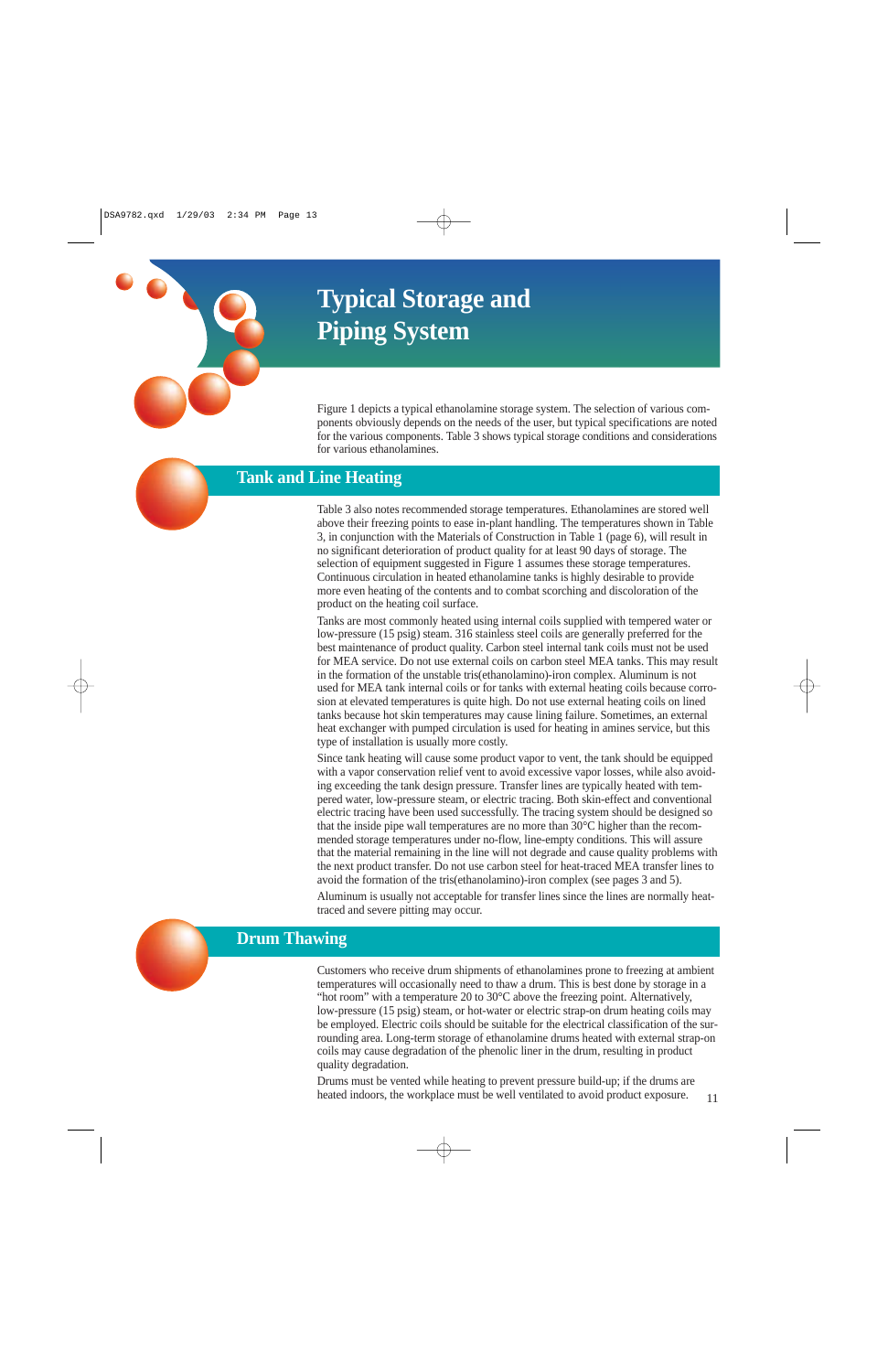# **Figure 1 • Typical Storage Tank System**



#### **Typical Equipment Specifications**

#### *Tank*

API 650 Field Erected Tank or API 12F Shop-Fabricated, Low-Pressure Tank with at least 3 oz/in2 pressure rating, 0.5 oz/in2 vacuum rating. Non-heated tanks are normally not insulated. Insulated tanks typically have 2 to 2-1/2 in of insulation. The tank roof may be left uninsulated.

#### *Pumps*

Centrifugal pump, with reinforced TFE, or GRAFOIL Flexible Graphite gaskets and packing, single mechanical seal with carbon vs. silicon carbide faces. Electric motor in accordance with customer's area electrical classification. Flow rate capacity and head determined by customer. 50 GPM or more capacity is typical if used to unload tank cars or trucks.

#### *Vent Unit*

Breather vent typically sized for worst case of: (a) vapor displacement at maximum tank filling rate; (b) fire exposure relieving rate from tank; or, (c) nitrogen blowthrough where unloading cars or trucks or in cleaning lines. Set pressure 3 oz/in2 (tank MAWP). Sometimes a separate emergency vent is provided. Use combination pressure/vacuum breather vent unit with vacuum breaker if no nitrogen blanket is provided.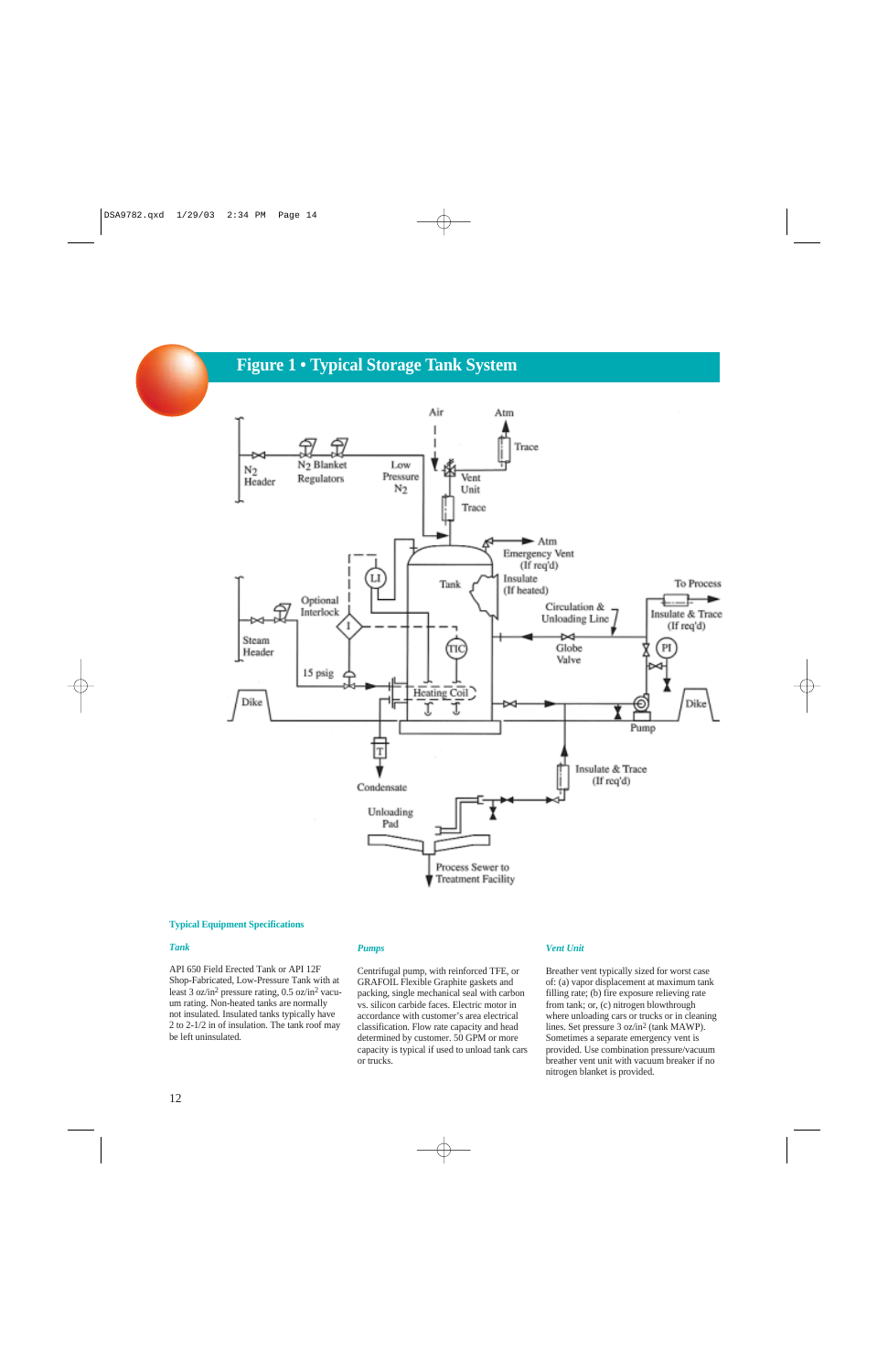#### **Typical Equipment Specifications (cont.)**

#### *Nitrogen Blanket*

Size to provide nitrogen makeup for worst case vacuum relief; typically, maximum pump out rate in combination with sudden tank cooling (i.e., hailstorm). If  $N_2$  use rate is excessive, then provide capacity for pump out only and install a pressure/vacuum breather vent unit with air makeup under hailstorm conditions.

#### *Heating Coil*

Size based on utility conditions, storage tank size, tank insulation and target tank temperature. Steam or hot water supply may be interlocked with tank level gauge to shut off heat when product level is below top of coil. (Coils not required for aqueous Low Freeze Grade products stored at ambient temperature.)

#### *Line Tracing*

15 psig steam, hot water or electric system to maintain desired temperature in pipelines to prevent freezing or limit product viscosity. (Not required for Low Freeze Grade products.)



# **Table 3 • Storage Conditions**

| <b>Product</b>            | Freezing<br>Point, ${}^{\circ}C$ | <b>Typical</b><br><b>Storage</b> | <b>Vapor Pressure</b><br>at Storage<br>Temp., °C Temp., mm Hg | <b>Viscosity at</b><br><b>Storage</b><br>Temp., cP |
|---------------------------|----------------------------------|----------------------------------|---------------------------------------------------------------|----------------------------------------------------|
| <b>Pure Ethanolamines</b> |                                  |                                  |                                                               |                                                    |
| <b>MEA</b>                | 10                               | 35                               | 1.8                                                           | 13                                                 |
| <b>DEA</b>                | 28                               | 50                               | < 01                                                          | 100                                                |
| <b>TEA Commercial</b>     | 16                               | 40                               | < 0.01                                                        | 200                                                |
| TEA-99%                   | 22                               | 40                               | < 0.01                                                        | <b>200</b>                                         |
| Aqueous Ethanolamines     |                                  |                                  |                                                               |                                                    |
| $MEA-LF(1)$               | $-14$                            | Ambient                          | 4.2(2)                                                        | 18(2)                                              |
| $DEA-LF(1)$               | -6                               | Ambient                          | 6.6(2)                                                        | $140^{(2)}$                                        |
| TEA Commercial - $LF(1)$  | $-42(3)$                         | Ambient                          | 10.0(2)                                                       | $150^{(2)}$                                        |
| $TEA-99\% - LF(1)$        | $-5$                             | Ambient                          | 10.5(2)                                                       | $150^{(2)}$                                        |
|                           |                                  |                                  |                                                               |                                                    |

(1) LF (Low Freeze) Grades are 15 wt % water.

(2) Measured at 25°C.

(3) Pour Point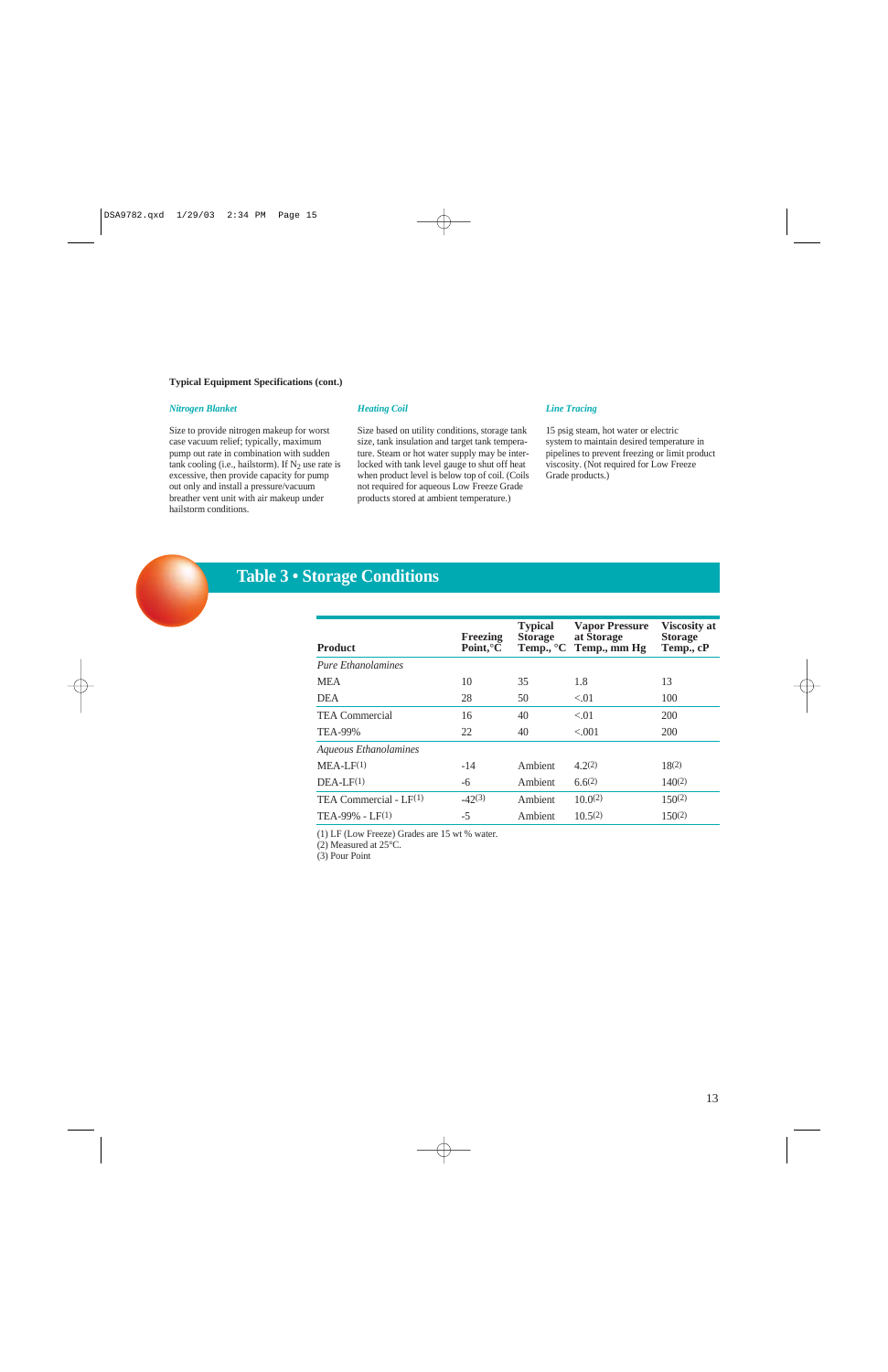**Special Considerations**

Several special considerations should be recognized while handling ethanolamines:

# **Vent Freezing**

Ethanolamines freeze at low ambient temperatures. Frozen product from condensation of vapors passing through the vent unit or remaining from accidental overfilling of the tank can cause a tank vent unit to become inoperative. In an extreme case, this can result in vessel failure due to overpressure or overvacuum. Heat tracing of vent units should be considered, especially for tanks with small vent units and higher operating temperatures than those specified on Table 3. Heat-traced carbon steel vent units in MEA service may result in the formation of the unstable tris(ethanolamino)-iron complex.



## **Color Buildup in Traced Pipelines**

When traced and insulated transfer lines are inactive, temperatures rise and discoloration may be noted in product remaining in the line. This is due to the high surface-tovolume ratio of the pipe, but can be reduced by the following actions:

- Use only the heat required to keep the product liquid.
- Use stainless steel, preferably 316 stainless steel, for transfer line construction.
- Limit steam pressures to 15 psig or, preferably, use hot-water tracing or temperaturecontrolled steam traps.
- Blow lines clear with nitrogen when the lines will remain inactive for long periods.

Note that if lines are blown clear, some venting will inevitably result. Also, do not use air to blow lines clear because the oxygen remaining in the line will rapidly discolor the film of product remaining in the line, causing a color problem the next time the line is used and possibly accelerating corrosion of the line.



# **Thermal Relief for Traced Lines**

Thermal relief must always be provided for traced piping systems that can be blocked in. If a line is left full after a transfer, the product will warm up above the flowing temperature and may eventually reach the heating media temperature. This temperature rise will cause thermal expansion of the product, which must be accommodated to prevent possible failure of a gasket or other piping component.

Often, a small safety valve is used for this thermal relief. Ideally, this relief valve discharges back to the storage tank, preventing loss of material to the environment. Sometimes the discharge is to a process sewer which is routed to a treatment facility when return to the tank is difficult. The safety valve is usually set at the line pressure rating.

As noted in the previous section, it is best to routinely clear traced lines when not flowing to prevent product degradation.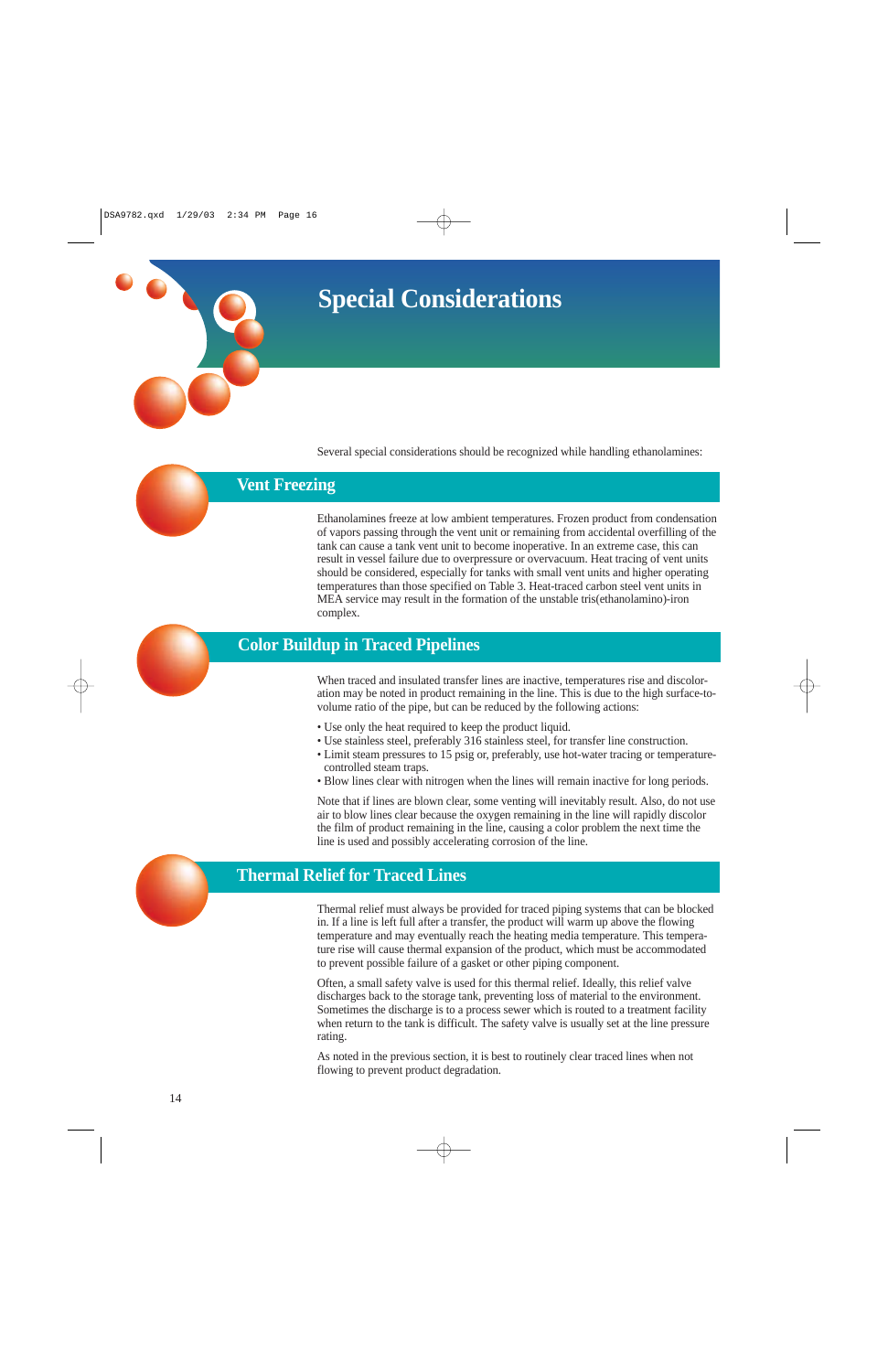# **Product Unloading**



The transportation equipment Dow uses to ship ethanolamines to the customer is not unique and is identical to that used for many similar chemicals.

Upon receipt of any equipment, the customer should carefully check all paperwork and the seals and tags on the dome and outlet lines to verify the container contents prior to unloading. Ethanolamines are reactive with a wide variety of chemicals. Unloading an ethanolamine to the wrong tank or unloading another chemical to a tank containing an ethanolamine could result in a violent reaction in an uncontrollable environment. The vehicle should also be secured to assure it is not moved while unloading is in progress.



# **Unloading System**

Figure 1 shows how the tank transfer pump may also be used to unload the container if the pump is located close to the unloading spot. Often, separate pumps are used because of long distances between the unloading spot and the tank and also because the unloading pump typically has a high flow rate capacity while the pump used to transfer product to the customer's process is of a much lower flow rate. Hose has a much higher pressure drop than the same nominal pipe size, and this fact should be considered when evaluating the net positive suction head (NPSH) requirements of the pump.

An eyebath and safety shower should be provided at any spot where ethanolamines are unloaded.

Tank trucks may be requested to arrive at the customer's plant with an onboard truck pump for unloading. The pump is driven by a hydraulic or mechanical connection to the truck tractor engine. A Dow representative can discuss this option.

While unloading, a low-pressure nitrogen pad is usually applied to the container. Alternatively, the dome may be cracked open, but the product quality may degrade due to contact with atmospheric carbon dioxide and oxygen.

Products may arrive frozen, especially when shipped in tank cars. Ethanolamines will be shipped in equipment that has heating coils. The product may be thawed by supplying low-pressure steam (15 psig) or hot water to the coils. A tank car may take 24 hours or more to thaw completely. Progress may be monitored by checking the product temperature; when it is measured at 15 to  $20^{\circ}$ C above the freezing point, then the car is normally fully thawed, including the outlet connections. Do not rush the thawing since ethanolamines are susceptible to scorching and discoloration. The lack of circulation and high coil-skin temperature can cause quality problems. The container must be vented while it is heated to prevent pressure buildup.

Nitrogen pressure can be used on the container to unload product. If this approach is chosen, the customer must make sure the gas pressure does not exceed the safety valve set pressure stenciled on the container. At the end of the unloading, gas will blow through to the tank and out the tank vent, possibly resulting in odor complaints and exposure.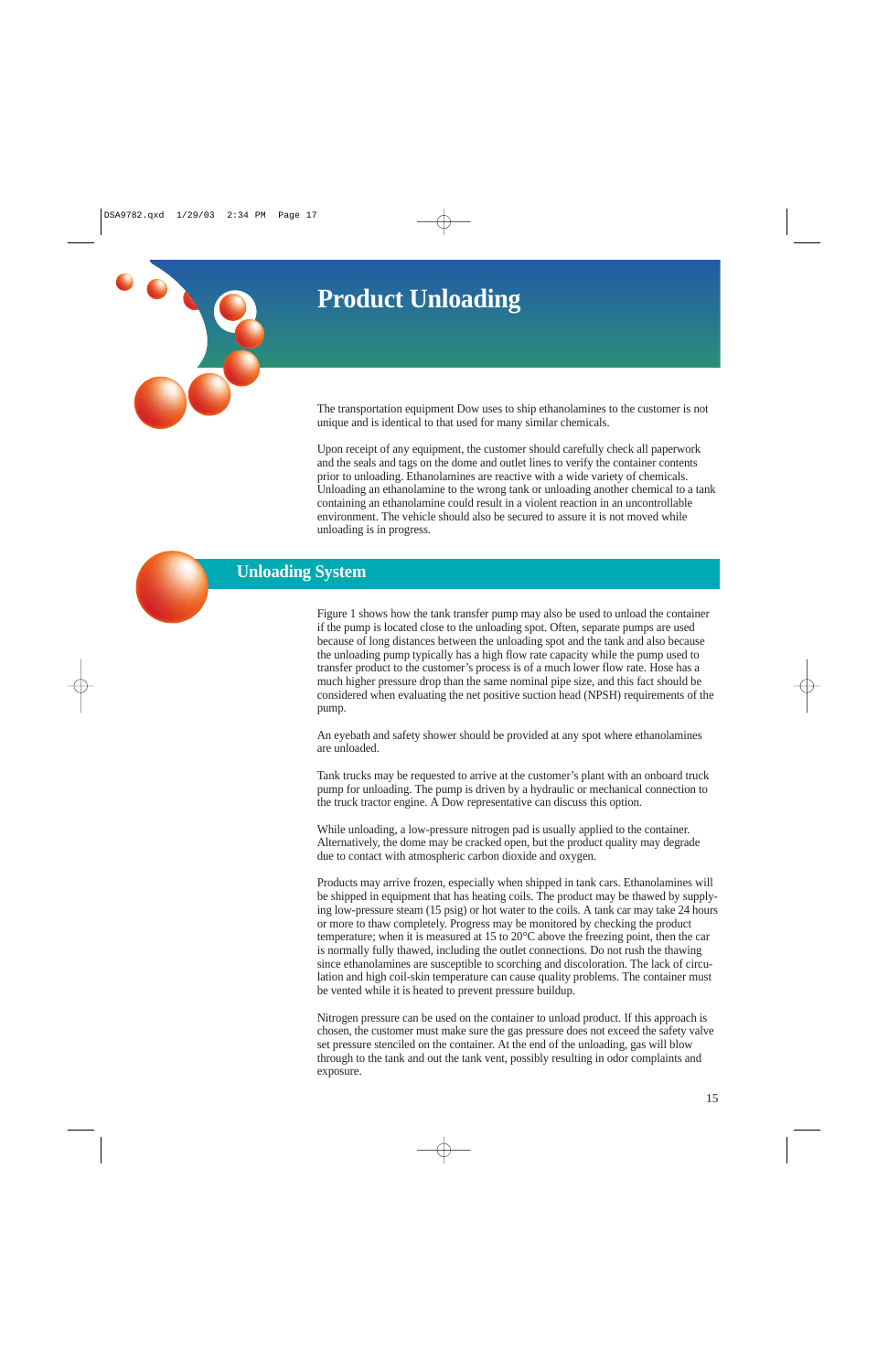Tank trucks and portable tanks should be unloaded on a paved pad with provisions to contain spills in case a hose should rupture and to control drips and minor spills when disconnecting hoses. Tank cars require spill-collection pads or pans between the rails and along the outside edges of the cars near the center of the unloading spot. Consult local and Federal regulatory agencies for mandatory spill-containment measures that may apply. Drainage to a process sewer and provision for flushing the unloading area with water are necessary.

After unloading, hoses are usually blown clear with nitrogen and the connections are broken. Some product will remain in the hose and some minor spillage may occur. Proper personnel protective equipment, discussed later, is essential. Hoses not in service should be flushed with water or the ends capped to avoid continuing odor problems.



## **Shipping Vessel Description**

#### **Tank Cars**

Tank cars for transfer of ethanolamines are generally 20,000-U.S. gallon capacity and are constructed of either carbon steel or aluminum, depending on the type of material transported. Carbon steel cars contain a baked-phenolic liner to protect product quality in transit. The tank cars are insulated and typically are equipped with a safety valve set for 75 psi on the carbon steel cars and 35 psi on the aluminum cars. These cars typically have a 4-in bottom outlet valve which is reduced to a 2-in screwed outlet connection. The dome area on top of the car contains:

- Purge gas connection: 1-in screwed valve.
- Safety valve.
- Top manway: 18-in diameter.

Most cars also have one or two dip tubes from the top of the car to a small sump in the bottom of the car. These usually have 2-in screwed valves in the dome area and may be used to offload product instead of using the bottom outlet, if desired. Steam coil connections are usually 1-in screwed and usually are located near the bottom outlet.

#### **Tank Trucks**

Tank trucks for shipping ethanolamines vary in design depending upon the trailer manufacturer and specific DOT design specification. Typical connections include:

- Bottom unloading connection: 3-in screwed outlet. The liquid outlet connection may be in center, beneath dome on the curb (right) side, or at the rear of the trailer.
- Top manway: 20-in diameter
- Thermometer well: 1-in thermometer well, for measuring temperature of the material.
- A few 3-in screwed "cleanout" connections along the top that may be used for a nitrogen gas connection.
- The truck will come equipped with a pump, if specified by the customer.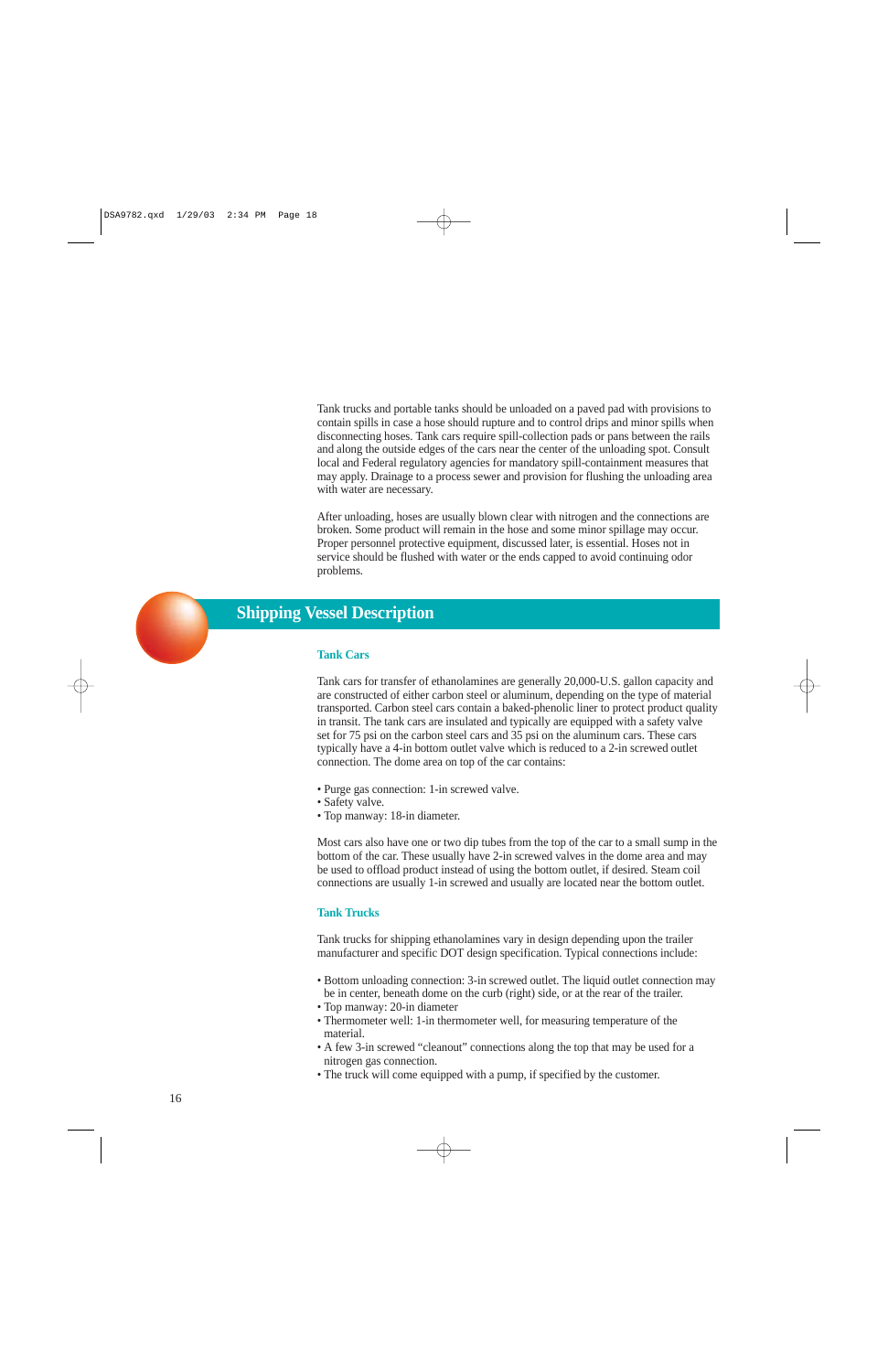#### **Portable Tanks**

Portable tanks are available with capacities ranging from 5000 to 5300 U.S. gallons. Each type of portable tank has fittings unique to its style and manufacturer. Usual connections include an approximately 2- to 4-in bottom screwed or flanged outlet, an approximately 18-in diameter top manway, and an approximately 1.5-in screwed or flanged nitrogen gas inlet. Most portable tanks use metric standard fittings, and adapters to ANSI flanges or US NPT threaded connections will be required.



## **General Unloading Procedure**

The following procedure is a general guideline for unloading ethanolamines from tank cars, tank trucks, and portable tanks. Specific operating procedures should be developed to deal with the particular unloading hardware and site conditions.

- 1. Obtain necessary personal protective equipment, including (at least) coverall eye goggles and ethanolamine-resistant gloves.
- 2. Confirm the correct vessel and vessel contents, checking the bill of lading and the tags on the dome and outlet connections. Ensure seals on all vessel connections are still intact.
- 3. Ensure that the vehicle cannot be moved. Set the brakes and chock the wheels (both sides). Set a derail and provide a blue "men working" flag for tank cars.
- 4. Electrically ground the unloading piping to the vehicle frame. Do not use the jacket on insulated vessels, the rail trucks on tank cars, or truck bogey on tank trucks since these are not assured electrical grounds to the tank.
- 5. Ethanolamines may require heating to thaw or reduce viscosity. Open the caps on the heating coil connections carefully and make certain that no product has leaked into the coil. Crack the dome lid or open the vent; connect low-pressure steam or hot water to the coils. Apply heat slowly to avoid thermal shock to the coils, observe the first condensate or water that flushes through the coil and stop heating if the flush appears to contain ethanolamines. Continue to heat slowly until the desired product temperature is reached.
- 6. Make sure there is room in the receiving tank for the vessel's contents.
- 7. Connect the unloading hose to the vessel outlet connection. If unloading a multicompartment truck, unload the front compartment first and proceed towards the rear. Make sure each compartment of the vessel is vented so that a vacuum is not pulled when unloading is started. Do not depend on the tank truck vacuum breaker. A nitrogen blanket can be provided on the vessel to retain product quality during unloading.
- 8. To obtain a pure, representative sample, start the pump and, when the line is properly flushed, draw a sample. If laboratory analysis is required prior to unloading, stop the pump until ready to proceed.
- 9. Unload the vessel contents to the tank.
- 10. When the vessel is empty, stop the pump. The hoses may be blown dry prior to disconnecting to reduce spillage. Close valves on the vessel and disconnect the hoses.
- 11. Prepare the vessel for return empty in accordance with the Department of Transportation regulations.
- 12. Remove chocks, blue flag, grounding cables, and derail and release the vessel.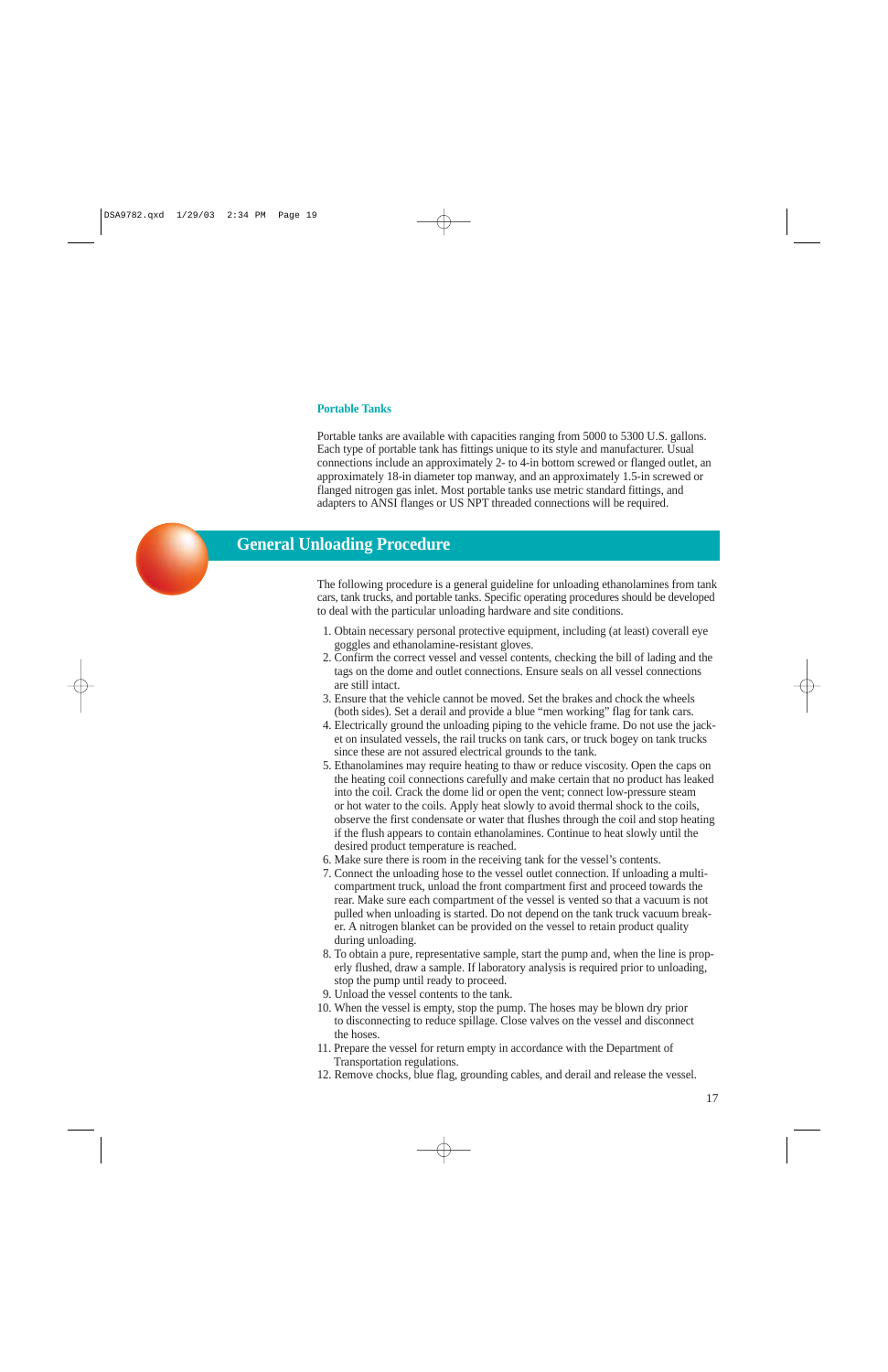**Product Handling**

## **Personal Protective Equipment**

Impervious gloves are required for the safe handling of ethanolamines. Consult the Material Safety Data Sheet for more information.

Emergency Eye Bath and Safety Showers should be located near work sites where exposure to the product is likely. These areas would include unloading locations, hose connection switching stations, and near processing equipment, among others. Procedures should require cover-all eye goggles and gloves when undertaking operations that could result in a spill or vapor emission, such as breaking a hose connection.

As noted previously, drum or other shipping container thawing must be done only when the container is safely vented to avoid a pressure buildup.

Contaminated gloves and other clothing should be properly disposed of, consistent with local and Federal regulations.

# **Firefighting**

For large fires, alcohol-type or all-purpose-type foams should be applied per the manufacturer's recommended techniques.  $CO<sub>2</sub>$  or dry chemical media should be used for small fires. Do not direct a solid stream of water or foam into hot, burning pools because this may cause splattering and increase fire intensity. When fighting amine fires, use protective clothing, eye protection, and self-contained breathing apparatus.



# **Equipment Cleanup**

Equipment used in ethanolamine service should be emptied of as much product as possible prior to cleanup. Since the product is water-soluble, it should then be flushed with water prior to opening to the atmosphere. Introduce water at a low point in the system, so it overflows at high elevations to assure all equipment areas are well flushed. The system should then be drained and flushed a second time. After draining, open the equipment carefully. Some amines may still be trapped in pockets so care in disassembly is prudent. Minor residual odors may be removed by steaming equipment (with necessary vacuum relief). All waste water must be disposed of in a manner complying with local and Federal regulations.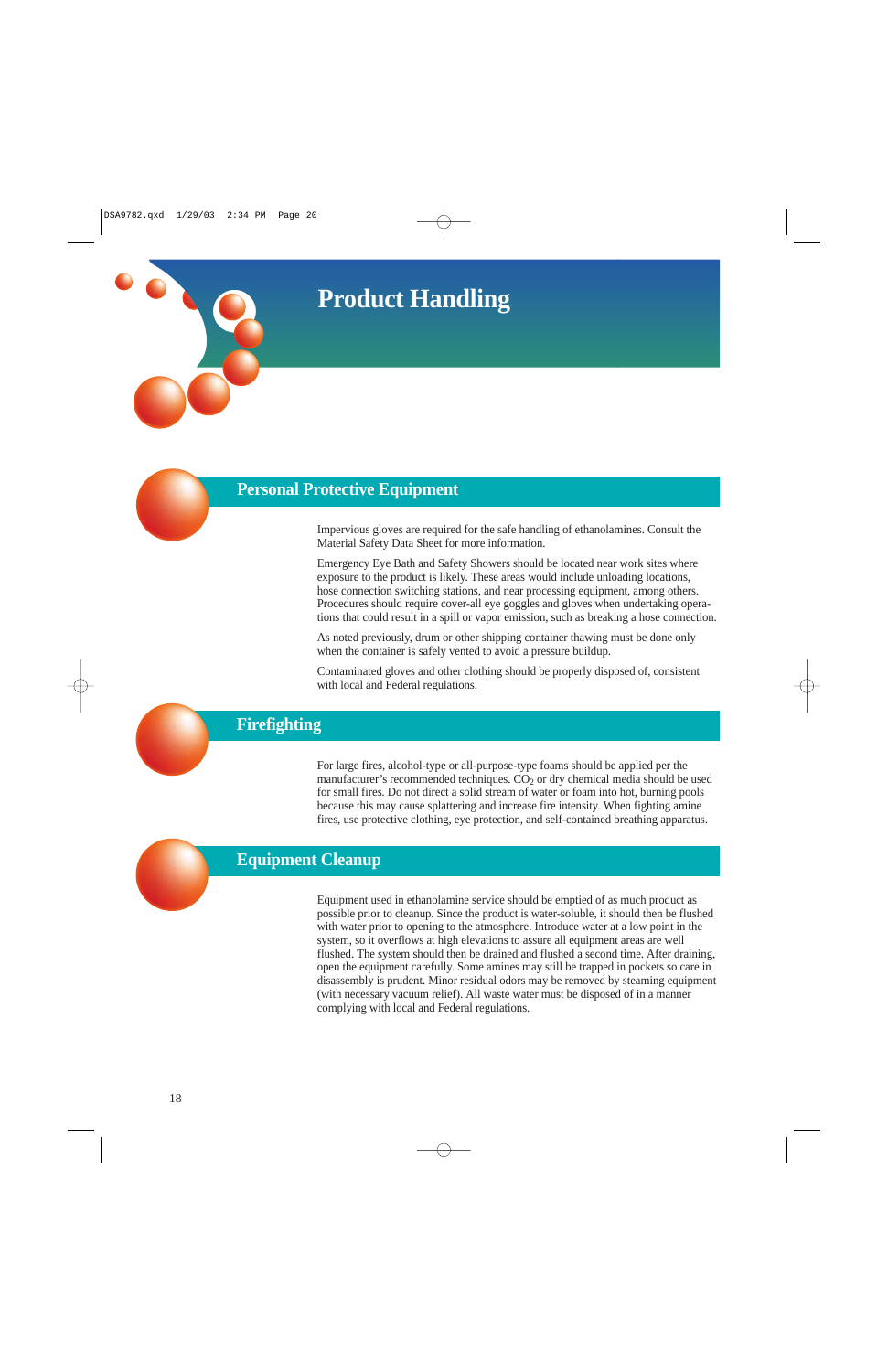# **Product Shipment**

Reloading ethanolamines into transportation containers for reshipment is beyond the scope of this booklet. A shipper must be familiar with Department of Transportation and other governmental regulations in order to ship these products safely in full compliance with regulatory requirements.



# **Environmental Considerations**

Ethanolamines are water-soluble. Biological waste treatment facilities can handle significant waste water loadings once they are acclimated to the product. Sudden loadings to a nonacclimated waste treatment biomass can result in very poor treatment and possibly toxic shock to the biologically-active species.

Ethanolamines in waste water may react with acidic compounds in the sewer stream, resulting in a more neutral feed to the treatment plant. These reactions in the sewer may also produce undesirable odors or create toxic materials. Therefore, the customer must be careful and segregation of sewers may be necessary.

Ethanolamine spills should be dealt with promptly. Dry absorbents should be used to soak up most of the spill. The absorbent must be disposed of consistent with environmental regulations. Disposal of ethanolamine-saturated absorbents may be controlled by provisions of the Resource Conservation and Recovery Act (RCRA). Prior to disposal, check to ascertain what regulations may apply. Under certain conditions, when the used absorbent is exposed to air, thermal degradation of the product may begin, resulting in spontaneous combustions. Consequently, the used absorbent should be put into a container (e.g., an open-top drum) and thoroughly saturated with water before sealing. Small spills may be flushed to a process sewer with copious amounts of water.

Empty ethanolamines drums should be triple-washed with water, resealed, and all labels should be removed. They may then be offered for recycling, reconditioning, or crushing and disposal in an approved landfill.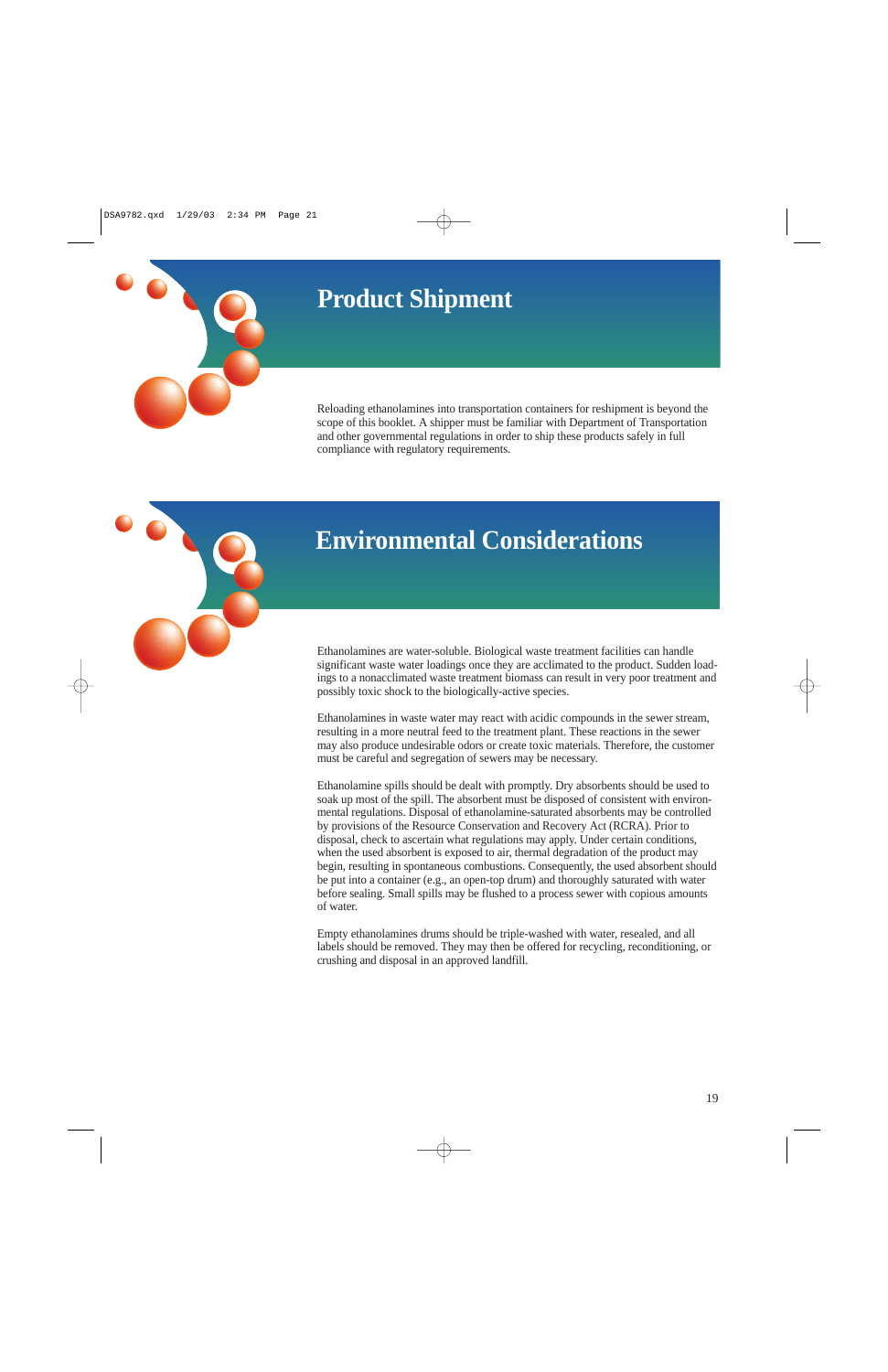# **Product Safety**



When considering the use of any Dow products in a particular application, you should review our latest Material Safety Data Sheets and ensure that the use you intend can be accomplished safely. For Material Safety Data Sheets and other product safety information, contact your Dow sales or customer service representative. Before handling any other products mentioned in the text, you should obtain available product safety information and take necessary steps to ensure safety of use.